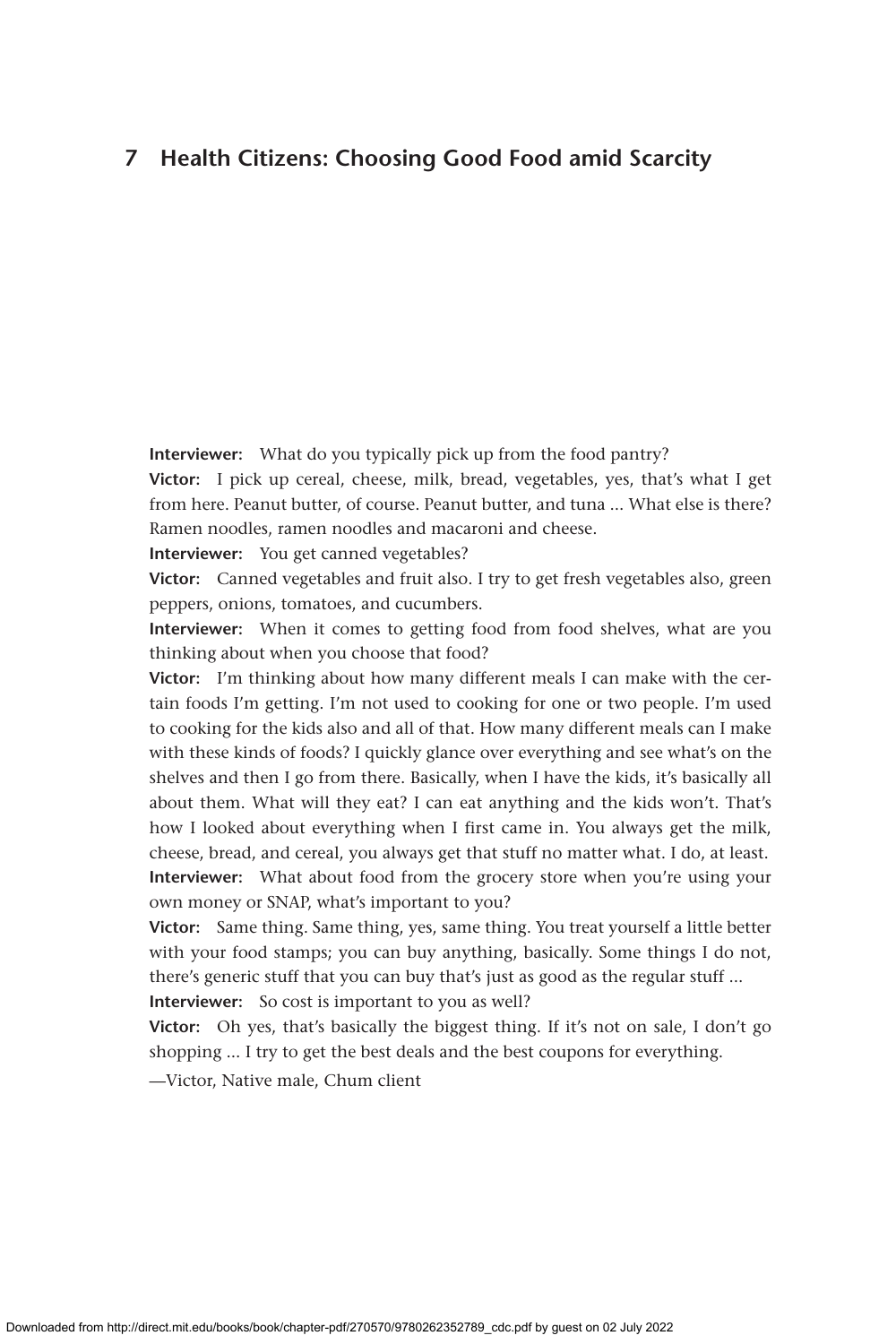#### **Politics, Public Health, and Citizenship: America's Harvest Box**

Victor is a thirty-seven-year-old Native man and a single dad who shares custody of his children with his former partner. Victor represents the group of single parents with children that suffers disproportionately from food insecurity. Although the average rate of food insecurity in the United States is about 15 percent, for households with children headed by a single man, food insecurity is 23.1 percent; for households with children headed by a single woman, it is 34.4 percent (United States Department of Health and Human Services 2014). As we see in Victor's interview, he is thoughtful, enterprising, and judicious in how he procures food for his family. The Chum food pantry does not distribute enough meat, so he buys meat from the store with his SNAP benefits. At Chum, he gets milk, bread, and any available proteins, like tuna and peanut butter. Victor uses his SNAP benefits carefully to get the best deals on food. He has a car, which allows him to compare deals at different stores almost daily. SNAP allows him a bit of dignity, because unlike the food pantry he gets to choose what he wants at the grocery store. As he notes, "You treat yourself a little better." His top priorities are "what is going to last longer" and "what do the kids want."

Discourses surrounding men, and Native men in particular, rarely if ever portray them as caregivers—dads involved in taking care of the kids. Welfare and SNAP recipients are further demonized, with suspicion cast on their character, choices, and morality. In this snapshot, we see Victor, the paradigmatic Other, at the heart of family, caregiving, and food. We see Victor making careful choices, balancing cost, nutrition, and the desires of his family as he picks up food at the grocery store and food pantry.

Even as Victor goes about making careful food choices every day, the political system continues to denigrate his character and decision-making skills. In February 2018, the Trump administration unveiled a proposal for America's Harvest Box as part of the 2019 budget. In one fell swoop, the proposal called into question Victor's agency and hard work and the care that he takes to procure food for his family. In one fell swoop, the modicum of dignity that Victor experiences at the grocery store has been placed in jeopardy. The proposal plans to replace half of the money households receive via SNAP with a box of government-picked, nonperishable foods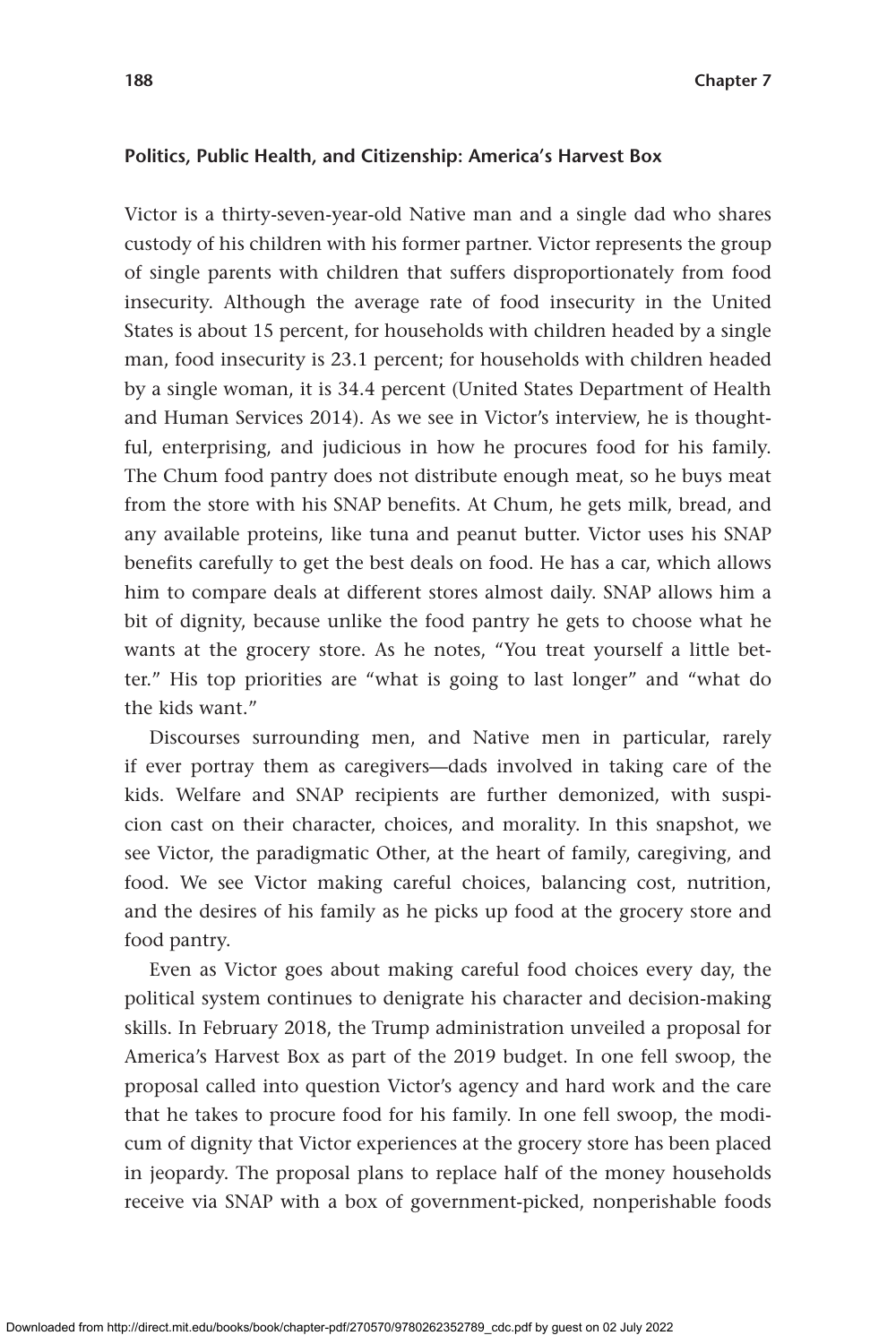every month (Thrush 2018). Instead of allowing people to choose their own food, the plan is to give them a box of prepackaged industrial surplus foods—USDA foods. The Agricultural Marketing Service (AMS) wing of the USDA purchases a variety of American-produced and American-processed commodity food products, which are delivered to schools, food banks, and households across the country to be used in federal assistance programs; these are called *government commodity foods* or *USDA foods*. USDA foods are typically subsidized through the Agricultural Farm Bill and thus are subject to government priorities and the availability of surplus; therefore, they serve government and corporate interests. The plan developed by the USDA was praised by Agriculture Secretary Sonny Perdue as "a bold, innovative approach" (as cited in Thrush 2018).

Significantly, in addition to "saving the government billions," America's Harvest Box is being touted for its capacity to provide more nutritious food to poor people than they typically have access to. How does the foremost agency responsible for addressing hunger and nutrition in the nation propose a plan that serves up cheap industrial food to forty million food insecure people and call it nutritious? Marion Nestle (2002), in her landmark research on the relationship between the government and the food industry, pointed out the conflict of interest created by the USDA's dual mandate to protect agricultural interests and advise the public about healthy diets. The government subsidizes food production via price supports for sugar, corn, and milk and facilitates lower tax rates and marketing programs for commodity foods. Agricultural corporations benefit from these subsidies and lobby Congress to continue this support, which becomes sedimented in the Farm Bill and other agricultural policies. Thus, as Nestle notes, "Dietary guidelines necessarily are political compromises between what science tells us about nutrition and health and what is good for the food industry" (30).

America's Harvest Box puts on display the double standards related to food in the United States. Similar to food pantries and soup kitchens, America's Harvest Box is just another receptacle to channel industrial surplus food to the poor. The good food movement has done much to show how whole foods, fresh fruits and vegetables, whole grains, lean meats, and minimally processed foods are the kinds of foods we should be eating—good food—yet access to these foods is consistently denied to the poor, who are then blamed for making bad choices—a key logic of neoliberal stigma. In a neoliberal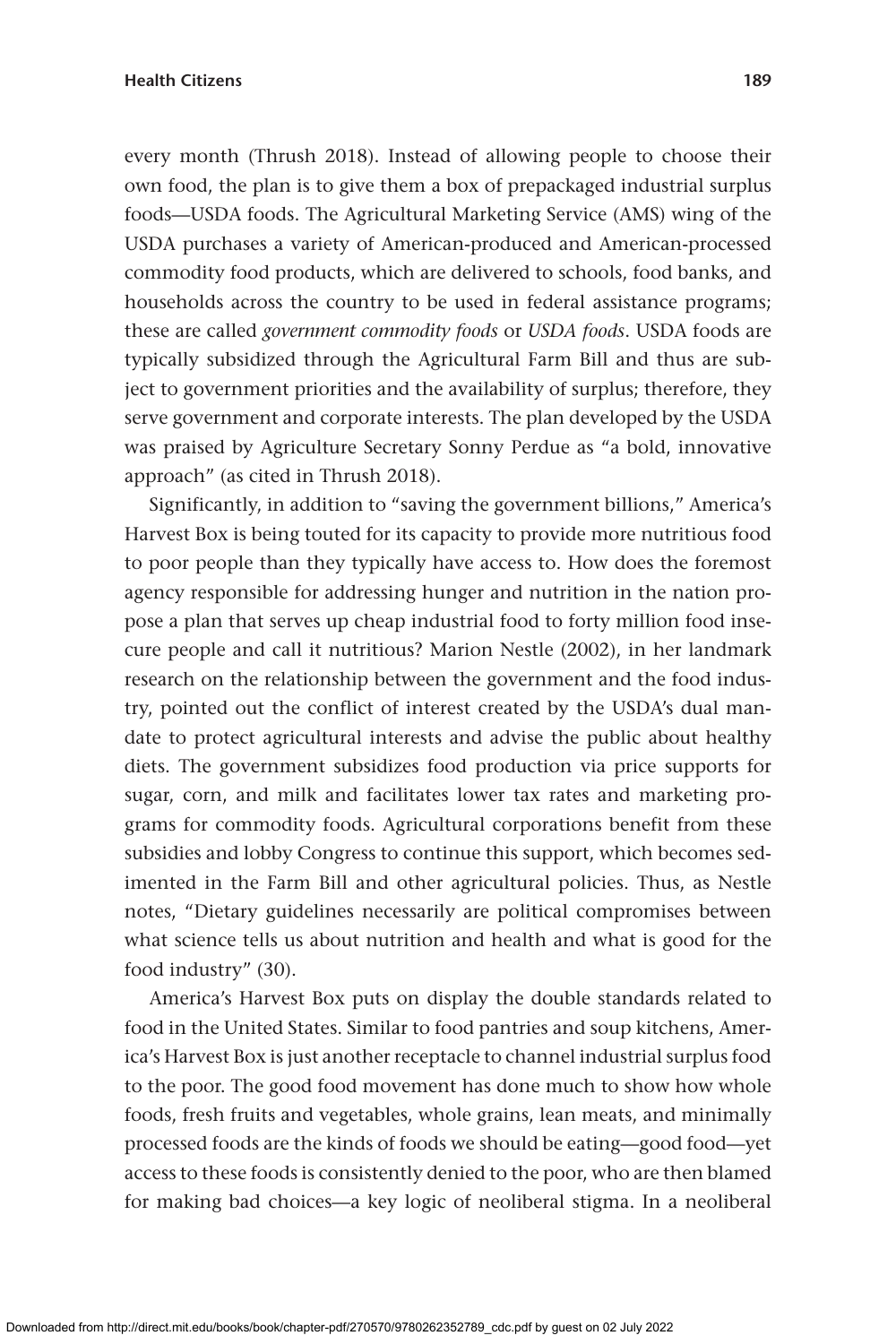era, the doctrine of *health citizenship* is deployed to control the bodies of the poor and food insecure. Health citizenship uses the language of "rights and duties" and encompasses the idea that people should take responsibility for their bodies by eating good food and limiting harm to others through lifestyle changes (Zoller 2005). Sidestepping issues of access, good health citizens contribute to the economy and do not burden the health system with excess sickness and disease. Conversely, when people are seen as irresponsible and not making good choices, they are blamed for it. These negative attributions serve to legitimize the less than adequate legal entitlements provided to the hungry.

In the case of America's Harvest Box, the bodies of Victor and his family are used as sites of control to serve the interests of political and business entities; as Dickinson (2013, 9) points out, the trap of cheap food is an "embodied form of discrimination." The distribution of bad food is normalized, even justified, because people like Victor are deemed irresponsible. The idea of America's Harvest Box continues down a wellworn path of removing access to good food for the poor and replacing it with cheap, high-fat, high-sugar, processed industrial foods. It also follows a well-worn path of casting aspersions on the choices, responsibility, and moral fiber of people on welfare. For Native people, this is not a new phenomenon. Native communities have identified America's Harvest Box as the same type of federal food assistance that tribes have historically received as part of the Food Distribution Program on Indian Reservations, with devastating implications for health and stigma (Thrush 2018). Indeed, the Food Research and Action Center noted that America's Harvest Box would be "costly, inefficient, stigmatizing, and prone to failure" (Evich 2018).

It is clear today that poor citizens do not get to choose or make genuine choices about what they eat; they have different economic means and therefore differ in their ability to purchase certain foods. Nestle (2002, 15) writes: "We select diets within the context of the social, economic, and cultural environment in which we live. When food or money is scarce, people do not have the luxury of choice; for much of the world's population, the first consideration is getting enough food to meet biological needs for energy and nutrients." There is a complete failure to acknowledge political and systemic factors that remove choice for people. In the absence of adequate entitlements, proposals that serve up boxes of industrial food to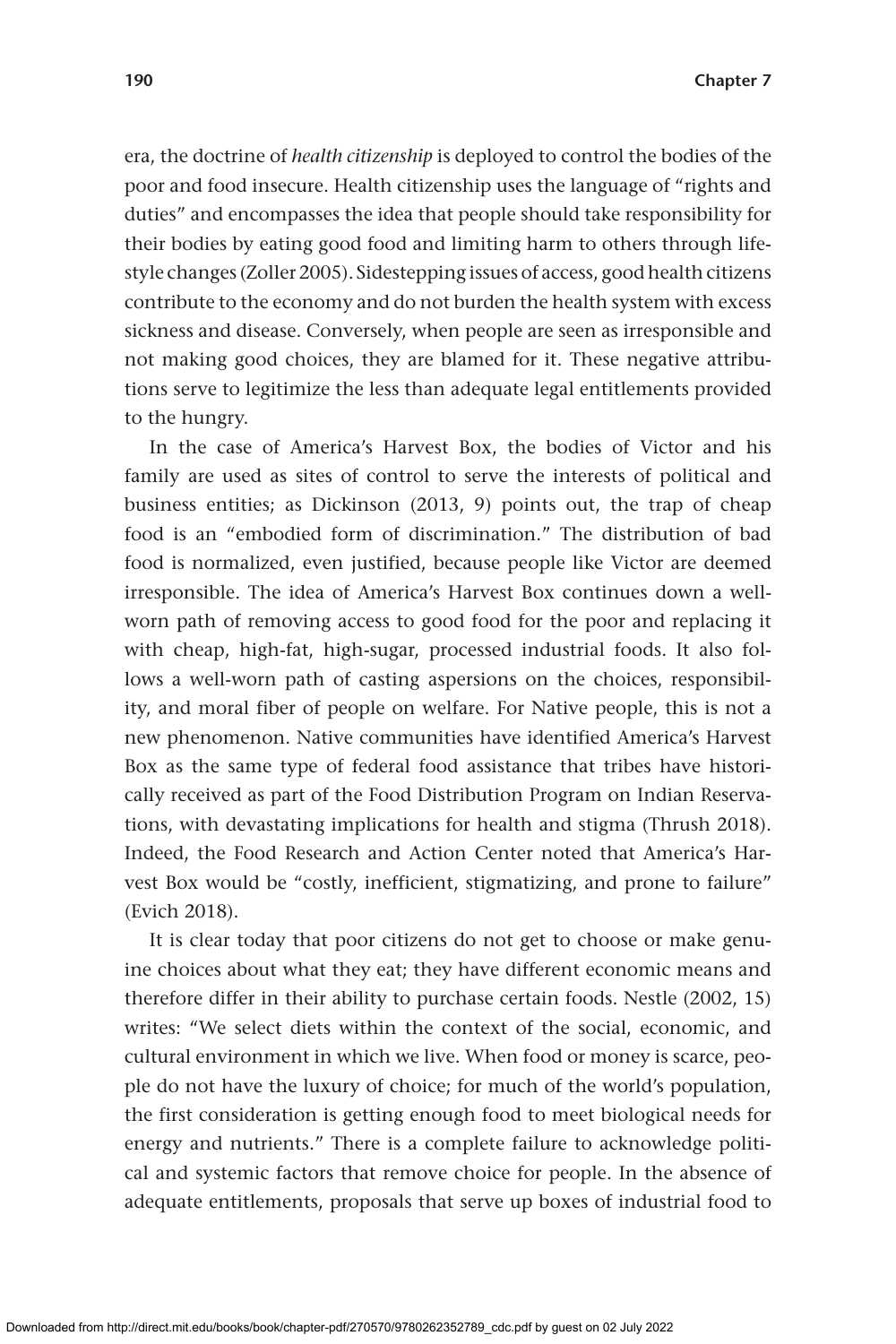families are just another vestige of stigma against the poor—stigma that is antithetical to the goals of food justice. Although the proposal will likely never be enacted because it is so impractical, it has already had an effect. It communicates a stigmatizing message about people like Victor, which goes something like this: "We think you make bad food choices, so we'll continue to give you bad food, but food that is slightly better than if you had to choose for yourself."

# **Goal of the Chapter**

Against a backdrop of top-down political proposals and stigmatizing discourses, the goal of this chapter is to show how hungry and food insecure citizens navigate food choices and perform health citizenship amid material constraint. The chapter sheds light on how citizens choose diets in the context of social, economic, and cultural environments, even in the absence of genuine choice. The chapter reports on what *good food* means to food insecure people and the strategies they use to stretch food. In the meanings attributed to good food, we find that food insecure individuals have a good understanding of what foods they should be eating and what foods are bad for them; however, in practice, their food choices are constrained by context and access to resources. The chapter shows how stigma is tied to the quality of food, which is implicated in visible markings on the food—either through rotting food or name brands. In the voices of the hungry, we hear about the importance of good food, the occasional treat, gardening, and nutrition; how they feel more energetic after eating good food; and the shame they feel when given bad food.

# **Quantity and Quality of Food at Chum and RP**

The food distributed at Chum falls into the categories of grain (bread, pasta, rice, cereal), protein (frozen meat, peanut butter, and canned tuna/salmon), dairy (fresh milk, powdered milk, and yogurt), canned soup/meals (mac and cheese, condensed soups, hamburger helper), and fruits and veggies (canned and some fresh). Canned veggies include corn, peas, a variety of beans, spinach, and even sauerkraut. Much of the food is processed (boxed and canned) to allow for a longer shelf life and ease of transportation, but because of this it also has higher levels of sodium, sugar, and preservatives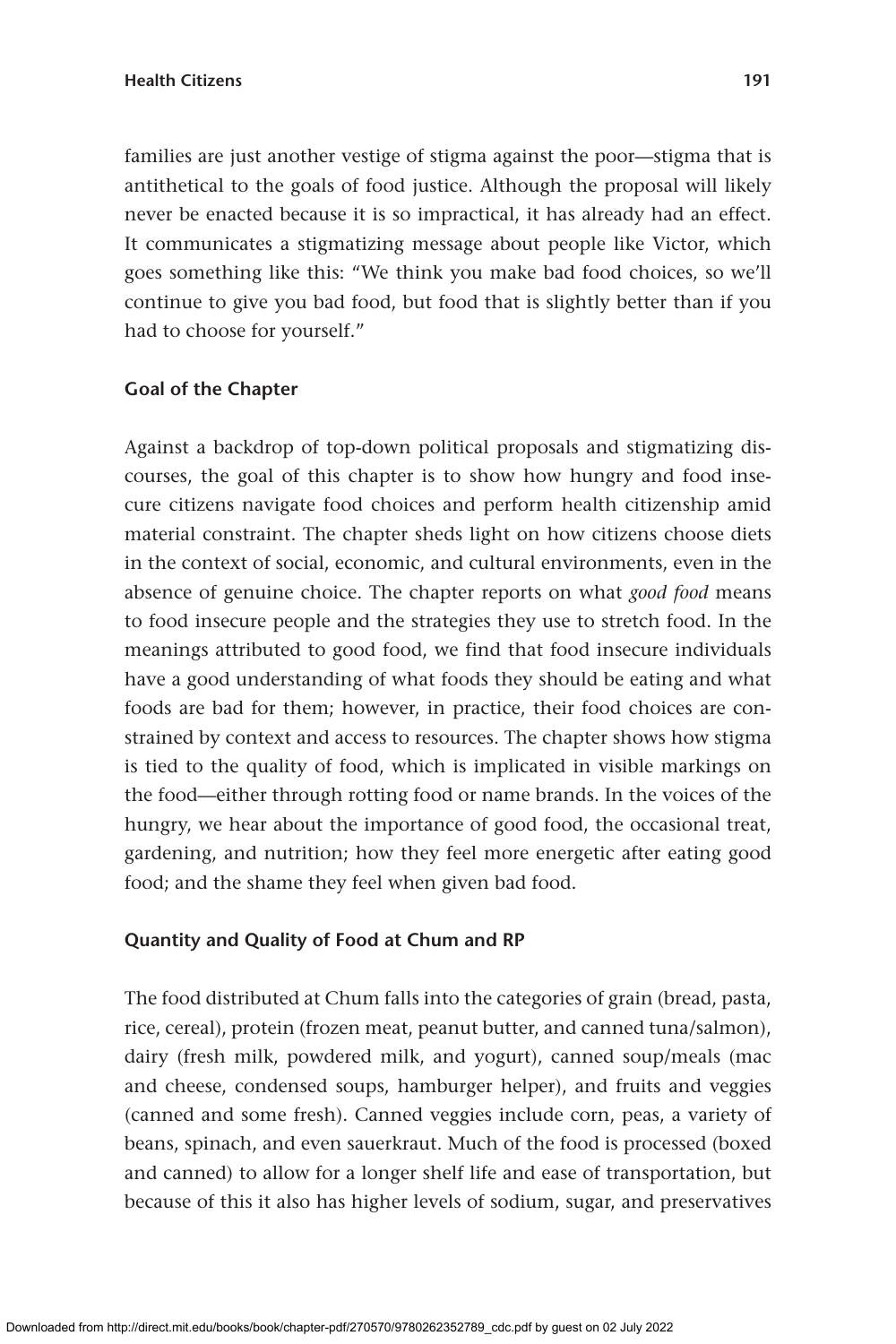compared to fresh foods. In terms of fresh produce, there was a range of freshness depending on which "generation" the food was. At Chum, I saw fresh brussels sprouts, apples, pears, butternut squash, pallets of red tomatoes, potatoes, and multicolored peppers, but I also saw rotten produce and vegetables that were past their prime. Chum might receive fresh heirloom tomatoes directly from an urban garden, in which case the vegetables were in excellent condition. However, if the produce came from Second Harvest, which got it from another donor, which got it from a third donor, then this third generation of food was of much poorer quality. Other than produce, the range of food choices that clients encountered each month was the same: grain, protein, dairy, canned soup/meals, and fruits and veggies. There were typically no sugar-sweetened beverages distributed, but clients could get ground coffee (four ounces), tea (four to five tea bags), hot chocolate (a couple of small packets for the household), or bottled/canned water (one per individual in the household). Most chose the coffee because even a little was unaffordable to them at the grocery store. Depending on the size of the household, clients took away anywhere between twenty pounds of food (for a one-person household) and 150 pounds of food (for a sevenperson household).

Although both food pantries relied on industrial food, there was a big difference between Chum and RP food in terms of quantity and nutritional value. At RP, clients paid twenty dollars for a share and received one hundred dollars' worth of food, which they carried away in laundry baskets, suitcases, and cartons. The quantity, even for a single person and regardless of family size, ranged from between seventy-five to one hundred pounds of food. RP typically distributed some protein, dairy, grain, and fruits and vegetables, but the exact form, quality, and nutritional content of these items was not certain. For instance, *vegetables* could refer to a twenty-pound sack of potatoes or a ten-gallon Ziploc bag of carrot puree—the kind that a restaurant would use. Consistent with RP's conservative agenda, there were far fewer regulations and restrictions on the kinds of food distributed. This meant that food quality was really hit or miss. You could get a twentypound sack of potatoes, but more than half of those potatoes could be rotten. Volunteers spent a lot of time sorting through bad food, but even so one could end up with a lot of rotten food at home. In addition, the nutritional quality of the food was also hit or miss. For instance, RP often distributed large tubs of ice cream, whipped cream, and packs of soda; ice cream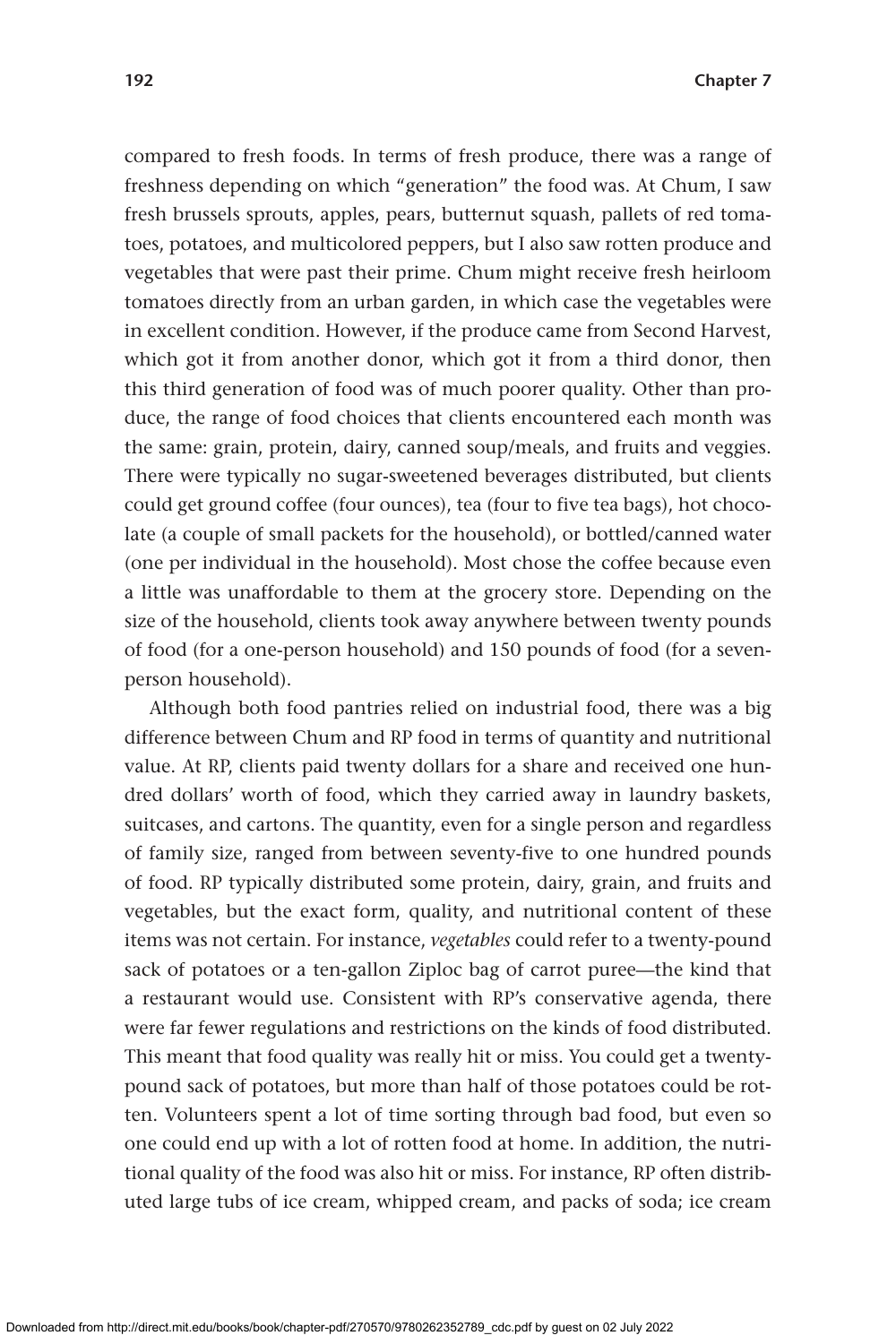counted as dairy and frozen cakes and bakery items counted as grains. RP did not have a nutritional breakdown of food and, unlike Chum, nutritionists were not involved in ascertaining food requirements.

## **Meanings of Good Food**

The meaning of the term *nutritious* has undergone several shifts in the past century, from vitamin-enhanced processed foods being good for you to these very same foods being seen as responsible for atherosclerosis and other "diseases of civilization" (Dixon 2009). Client articulations reflected these shifts, uncertainties, and anxieties. Clients talked about nutrition as comprised of (a) the biochemical components of food and/or (b) whole, nonprocessed, and nonindustrial foods. With regard to biochemical understandings, the role of vitamins in nutrition was stressed. Michele, a middleaged Native woman, noted: "The definition of nutritious to me would be something that's healthy, that gives you your vitamins and stuff that you need. Your vitamins. It feeds your body more than just making you full." Claire, a white woman, enjoys barbecued chicken, fish, baked potatoes, and fresh tomatoes. In her family, she says, "nothing is cooked too much, because it takes the vitamins out of it." There were several men who, concerned about getting enough nutrition, took vitamins to supplement their diets. Gary reached into his bag and pulled out a bottle, saying: "I take these vitamins every day. There is a regular multivitamin, and thiamin, and Vitamin B1 or something. If I really don't eat that well, I'm still getting some vitamins." Taking these supplements was more affordable for these men than buying good food.

Jane Dixon (2009) writes that nutritionism has given rise to the "nutricentric citizen," whose life is ruled by abstract biomarkers such as "good" and "bad" cholesterol, daily calorie and protein requirements, and the body mass index (BMI). Tyrone, a young Black man, around twenty-two years of age, is an apt example of the nutricentric citizen. He is careful, even anxious, about his food choices, making sure to eat fruits and vegetables with as many meals as he could. Tyrone used to be a "big guy" but was determined to lose weight; he lost over eighty pounds by walking and biking one whole summer when he was out of school. These days, Tyrone "gets his nutrition" in whatever way he can, including vegetable juices, which he finds is a more cost-effective way to consume fruits and vegetables. He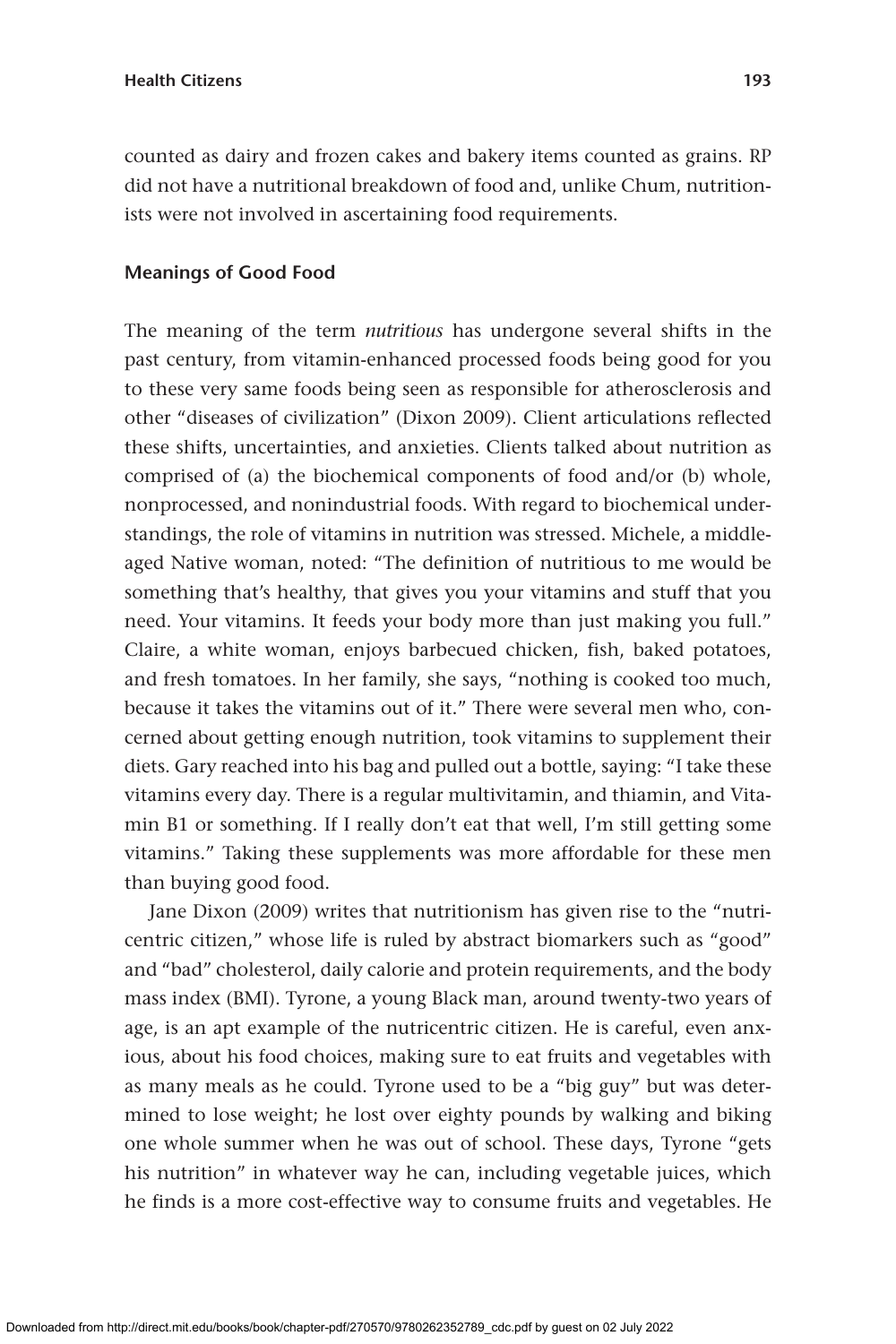explained: "Yeah, because sometimes I don't eat it as much so, like I say, I try to buy the juices that has all of it in there so I can get the intake more instead of me eating just the apple or an orange and eating broccoli, spinach. I can buy two different kinds that either have one of the same things or both of them together."

Different from nutricentric clients, other participants talked about good food as food that was "fresh" and "nonprocessed." Ashley, a young white mother, explained that good food was "not overly processed" and a "balanced diet." She makes sure to have at least three food groups with every meal and food with a lot of nutrients. "I try to get fresh veggies, low-fat meats, and stuff like that." Ashely is health conscious and started a "cleanse" a few months ago, in which she cut out all meats, sugars, and processed foods. Paula, a middle-aged white woman, noted that she had become more conscious of consuming processed foods after her husband passed away from cancer: "Yeah. I try not to eat processed foods if I can. Pizza or something, every once in a while is alright. Yeah. Processed foods are going to be bad for you. I've been eating more vegetables and leanest cuts of meats."

Across race and gender, participants articulated a mind-body connection when it came to food. Rick, a thirtysomething white man and a client of RP, noted "feeling the difference" after eating a balanced meal compared to fast food. Unfortunately, as a teacher, he rarely got time to prepare his own food, and even buying lunch at the cafeteria was too expensive, so he eats fast food a few times week. Bill also noted feeling the difference when he had not eaten right:

If you're not feeling the best because you haven't been eating right, or you haven't had a meal, you're a little stressed about that, or you're tired, and a little bit worn out, because you've lost energy from not eating. And of course, that not only saps your physical strength, but it saps your mental strength as well, and you're much more susceptible to mood swings and other people's mood swings and, you know where you'd just turn around and walk away from somebody if you were feeling good, because they're being such a pain in the butt and you want to grab them by the neck and squeeze them till their head pops, you know. But, which is totally socially unacceptable

Trinity discussed the positive effect good food had on her body and mind: "Instead of buying for \$3.33, a McDouble, a small fry, and a large pop, for that same three dollars, you could buy a banana, half a pint of milk,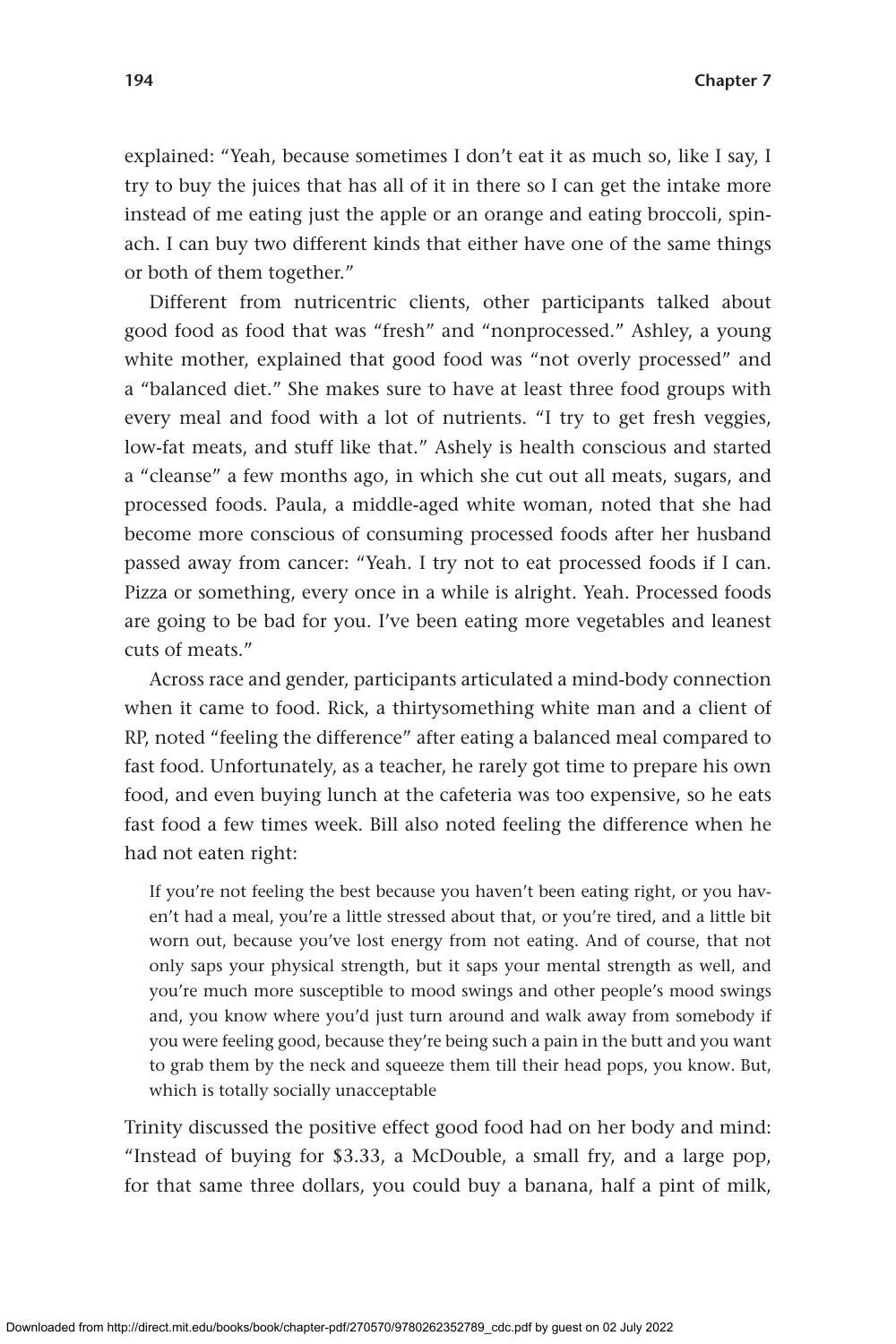and a package of peanuts and you would feel so much better. Your body would actually have energy and your brain would be crisp and refreshed. Where with the soda and the fat is going to bog down and slow down your brain, bog down, slow down your body." Trinity was also quick to acknowledge the difficulty of maintaining a healthy diet. While she tried to be health conscious, there were times she did not have the resources to do so.

## **People of Color and the Long Arc of Food Injustice**

People of color articulated anxieties linked to eating industrial food concerns that were linked to their histories and biographies. Jermain showed a distrust of scientific experts and encouraged a return to traditional and cultural foods:

Well, I don't listen, I remember they used to say, "an apple a day keeps the doctor away," then I heard them say apples wasn't as good for you as they said. And, it seemed like everything that they used to say was good for me, well now it's bad for you. So, I don't know. I know, they say fried foods are not good for you. I don't know, but my grandparents, they lived on fried foods. They lived to be ninety and eighty-seven years old. You know, if I live that long, I'm good, you know. So, I think you can over, over-analyze stuff, you know. It is what it is. You know, God gave us this for nutrition, for us to eat. So, why should I find fault?

For Jermain, nutrition should not be overcomplicated but should involve following traditional food ways. His views resonate with Dixon's recommendation to follow a "preindustrial ecological nutrition approach," which moves beyond the biochemical orientation to include social, cultural, and environmental dimensions.

Antoine grew up in the South, where he learned how to grow food as a son of a sharecropper. He does not trust the industrial capitalist food system; for him, growing your own food is the only real solution. In his words, we catch a glimpse of the intersection between hunger and history as Antoine evokes Jim Crow segregation and white supremacist policies of the USDA:

**Interviewer:** Have you ever done gardening?

**Antoine:** I've done that. I come from the South. That's how we ate. We had to get out there and dig in the dirt. It isn't easy, but it sure pays off. Food really is good when you get it when it comes up. That's a blessing.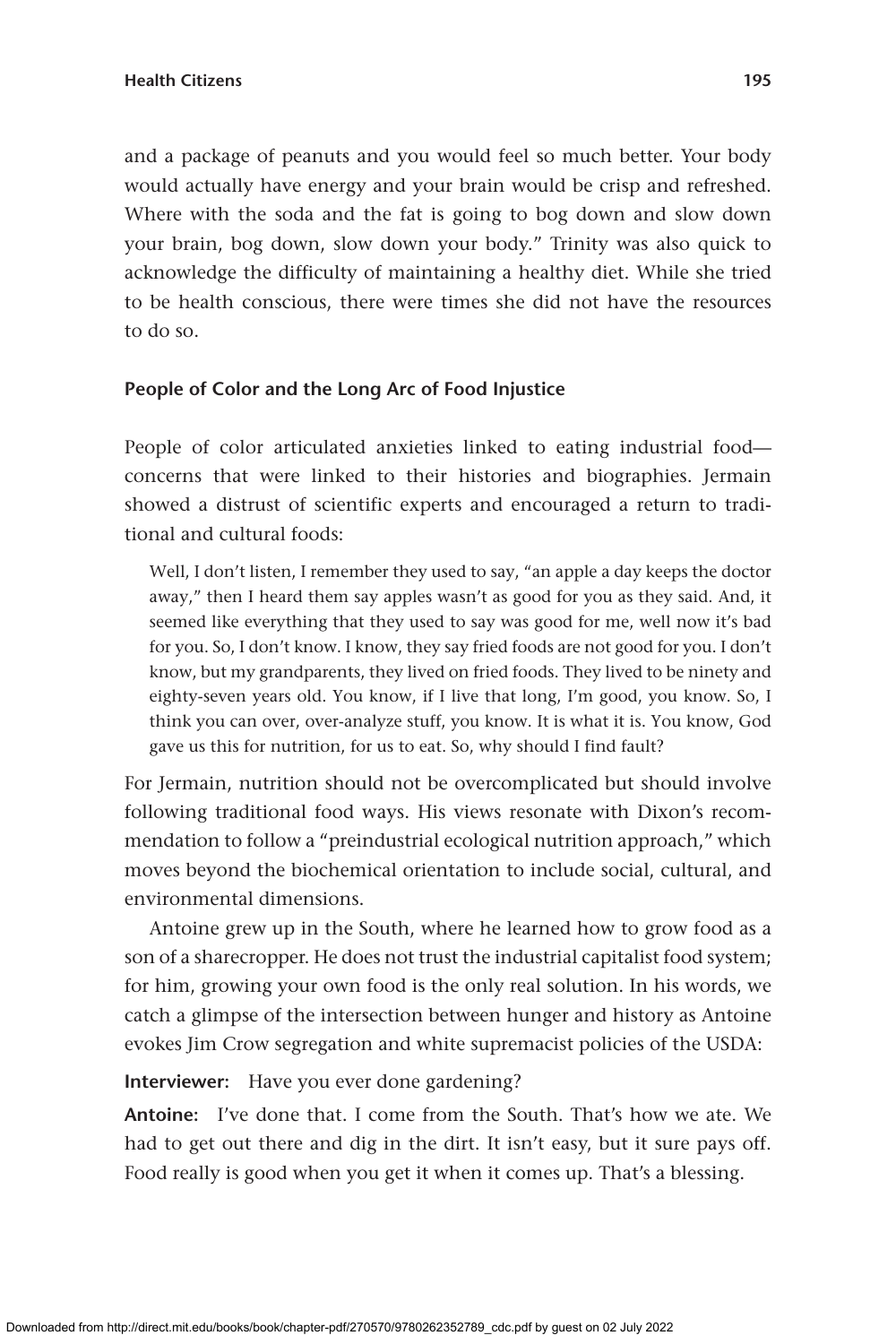**Interviewer:** If somebody gave you a little piece of land over here you would be

**Antoine:** Willing to get out there and do it? I like to watch it grow. I like to see stuff grow, especially food. I could get out there and do that. I did it when I was a child. When I was a little boy, I used to get out with my grandmamma. In the South you had land; it wasn't our land, but we worked it. We ate from it. Corn, okra, watermelon, cantaloupe, all that stuff. I'd love that. That's the best food you can get, straight from the ground, the earth. **Interviewer:** Yeah.

**Antoine:** I don't know what the government is feeding us now, but I know it sure as hell [ain't good] ... I think that's why most of the people have diabetes. Half the world has got diabetes, I believe.

In this brief narrative, we glimpse the long arc of injustice that people of color confront when it comes to food. Hinson and Robinson demonstrate how the Jim Crow era brought years of intense oppression for Black farmers, who, unlike white farmers, were unable to get assistance from the government and therefore could not purchase or own land (Hinson and Robinson 2008). Thus, many were forced into a system of servitude called *sharecropping*, in which Black farmers would rent land from white landowners in return for a share of the crops but often remained in debt and indentured to their landlords. Indeed, US agriculture and labor relations are predicated on structural racism: land was given to white people and taken away from African Americans, Natives, the Chinese, the Japanese, and Latinos (Guthman 2011). This was Antoine's story—and the story of many others as well. Antoine is hungry today, even though he spent his youth doing backbreaking work in the fields, producing wealth for rich white capitalists. However he still sees gardening and "getting it straight from the earth" as a way to protect against an untrustworthy food system. When asked where he had garnered this knowledge of food, he explained: "I think I got it from the South. When we were growing up, we had to grow our food and that's the best. You know what you putting in there and you know what you got. You know what comes up out of the ground, but once somebody else got it and you got your factories you don't know what's in it. I've worked in factories and I've seen people put all kinds of stuff in food and it's not right, but what can we say? I don't have a job any more. I eat nothing but a little bit here and there."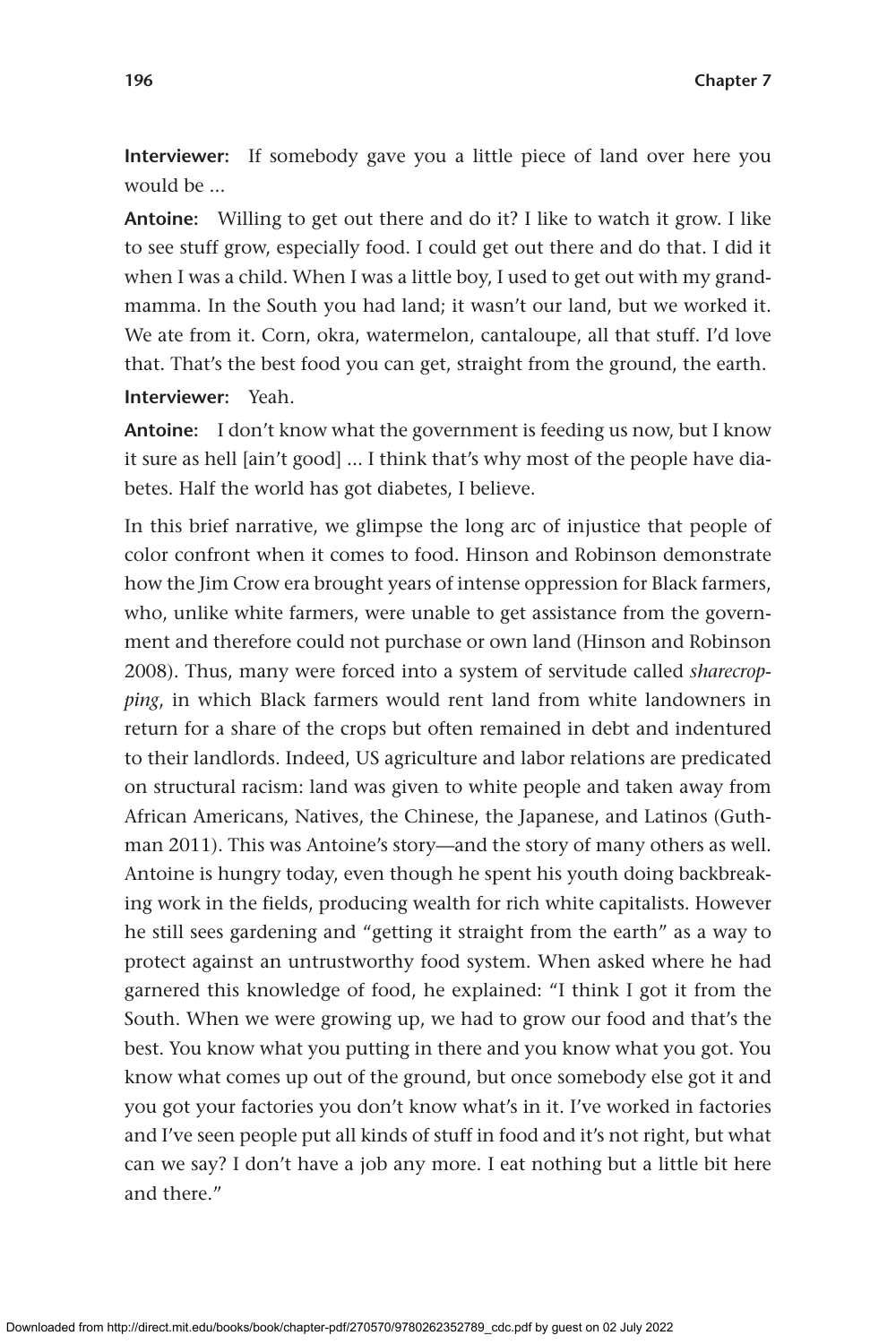This racialized history is invoked in James's interview as well. James also grew up in Jim Crow South. The grandson of sharecroppers, he grew up growing and eating what today is commodified and sold as *organic*, which, ironically, he cannot afford:

**Interviewer:** What does the term *nutrition* mean to you?

**James:** Nutritious food. If I just go back in time, it's your freshly grown and freshly prepared foods. Everything now comes through a processing plant and whatever, so you can only trust that people are making things healthy for us since we've got to go in the store and just pay cash for what we need off the shelf or out of the bins. It's just that trust factor. Nutritious, that's just what I think, fresh foods, like growing your own vegetables, having your own chickens, getting your own eggs fresh out of your own barn. Nutritious, to me, is just country living. It's not city living because what I heard was everything has become instant ... That nutrition thing, it's iffy in the world today. Again, if you were not farm raised or whatever, you've got to deal with what our food processors put out here for us to eat.

**Interviewer:** What do you suggest us city people do who don't grow all our own stuff?

**James:** Woo-ee, city people. All I can tell us city folks is, "Hey, when you go to the grocery store, just shop for the best." Organic is so high, and they need not be taxing us for wanting to take care of ourselves. I think everything is just overpriced. They're making it so hard for people to take care of themselves. It's just really hard. When they came out with organic, that just said all the other food is crap. Then they charge you an arm and a limb for organic, so I don't even bother. I've been growing up eating this food all this time. Y'all don't need to be making me spend this extra money that I don't even have to go organic. I can't afford to go organic.

James knows the value of eating good food and wants to eat fresh, whole, and organic foods but cannot afford it. Equally importantly, history and biography make paying such high prices for what should be everyday food—the norm—an added travesty.

# **In Context: Good Food Is Safe Food**

While participants at Chum and RP showed ample knowledge regarding what counts as good or bad food and what is healthy or unhealthy, they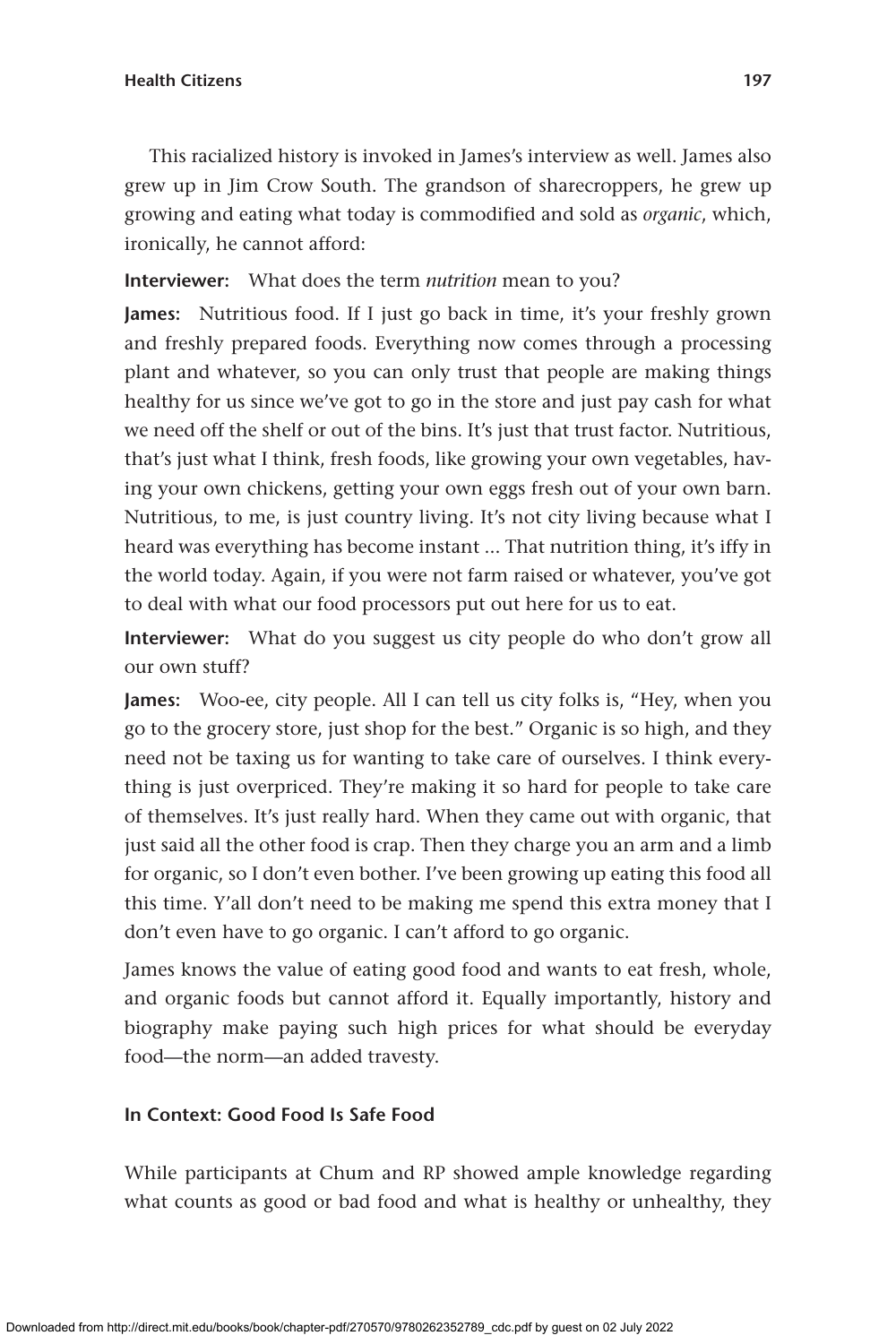adjusted how they thought about healthfulness when confronted with material and physical realties. For instance, Chum clients were health conscious, food conscious, and concerned about industrial food, but when they were at the food shelf, *food safety* was their number-one concern. Industry experts note that expiration dates are rarely used anymore; instead, "best by" dates are used, which tell us that food is still safe to eat past the date, even if it may not look or taste perfect—yet another practice that works in the interests of corporations rather than poor citizens. After all, which one of us, if our child asks for food, would offer them a can of tuna that has lost its flavor, texture, and color? At Chum, clients were aware that they could eat food beyond the best by date, and many did so; however, personal experiences with food poisoning had made them anxious about doing this.

Lived experience had taught clients that food safety should be their top concern at the food pantry. For Isaiah, the quality of food at Chum was fair, so long as he spent time checking the food before bringing it home. He has suffered from food poisoning in the past, so he is careful about what he eats. Victor noted that the food at Chum was okay with some adaptations: "Yes. It's edible, yes, especially if you cook it right." Charlotte pointed out that Chum food was not very good: "It's been sitting too long or it's bruised, and then it starts to ... especially some of the vegetables or fruit, it's rotten." Renee has gotten bad food several times: "Just fresh vegetables and stuff like that that go bad, the milk is sour sometimes." Ashley has even come up with her own strategy for choosing safe food: "I've had issues with noodles, where you get mac and cheese in the box and there's been bugs in them. That kind of stinks. I tend to shy away from the ones that are in boxes because I've had that experience. I look for things that are sealed and a date, or shrink-wrapped or something, so I don't have to worry about that." Xavier was concerned about falling sick from unsafe food: "So, you know, I worry about that kind of stuff because I guess you can get sick. You know what I mean? You see some things like, you might see a spot on a bell pepper or an onion and you cut around it and work with what you can, but that kind of stuff makes me feel like, well, why is this?"

Clients were troubled by the quality of food given to them and where the food came from. These factors made clients anxious about their health. Receiving food that looked bad and was unsafe to eat was not something they took lightly. It communicated to clients that they were not worthy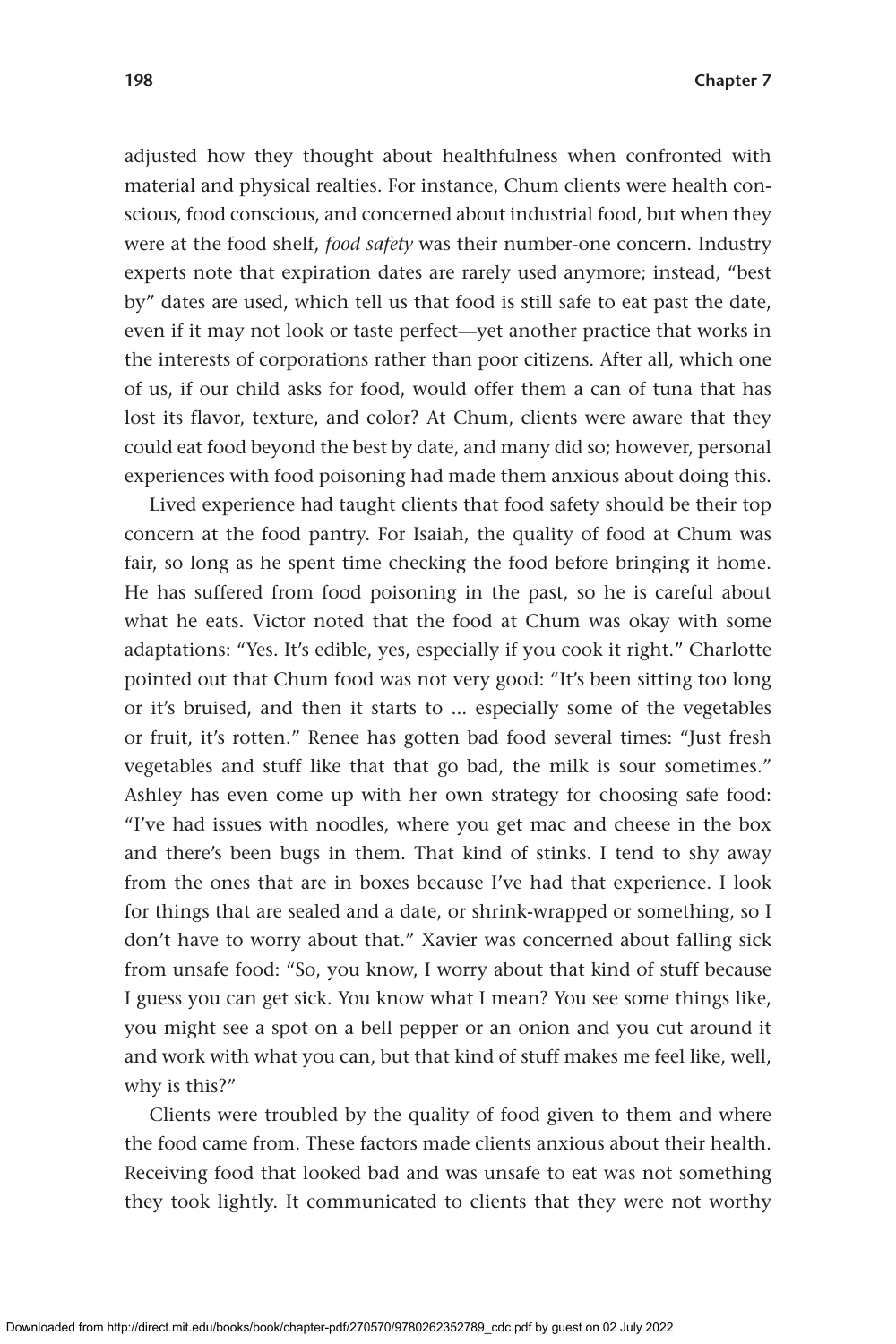or deserving of decent food. It made them feel otherized, like third-class citizens, and negatively valued. Gabrielle is appreciative of the food from Chum, but feels mistreated when confronted by unsafe food: "I do want to say one thing, that maybe ... Just to say that, maybe the people that volunteer here and that do that food stuff, that they look ... That they don't put stuff out here that's expired. I mean, I could see one or two days, maybe you could work it, but I don't know where it was from, but one time, I was giving him these noodles, and it had bugs in it ... Don't put something out that you wouldn't eat. You know what I mean? You know what I'm saying?"

Clayton is appreciative of Chum, but his food choices are constrained by safety: "Program, thumbs up. In some cases, forgive me, you know, some items are a little out of date, like if it's expired by let's say a few days, a month or so, but I don't relish on it, because if you see something that's outdated, you have a choice, avoid it, improvise, go onto something else, no hard feelings, but I believe whoever is giving them the food should look over the items and say, 'I don't think they should have this one.'" Clayton has concerns about E. coli and salmonella and fears that he or his children will fall sick: "That is very important, because not only am I going to consume it, my children will consume the food as well, so it's very important to ensure the safety of your food." In a statement telling of the experience of stigma, Clayton said: "Just because people need food it doesn't mean that they need any old food. Just don't get them anything. That's just like tossing a bone to the dog with no meat on it. You don't know how long that bone sat on the kitchen table."

# **In Context: Good Food Is "Fancy Food"**

Clients at RP evaluated the food there in the context of their overall foodways; as such, even highly processed industrial food was seen as good food because it was part of a "balanced diet" and because it was food they would usually not have access to. A few clients talked about the poor quality of food from RP. For instance, Katherine worried about the healthfulness of RP food, saying: "Sometimes I feel that ... Sometimes I think the programs set up to help people aren't really giving them the right kind of food. At Ruby's Pantry there's a lot of fattening food that they give, and I just think it would be good if they could give people more fresh produce. There's very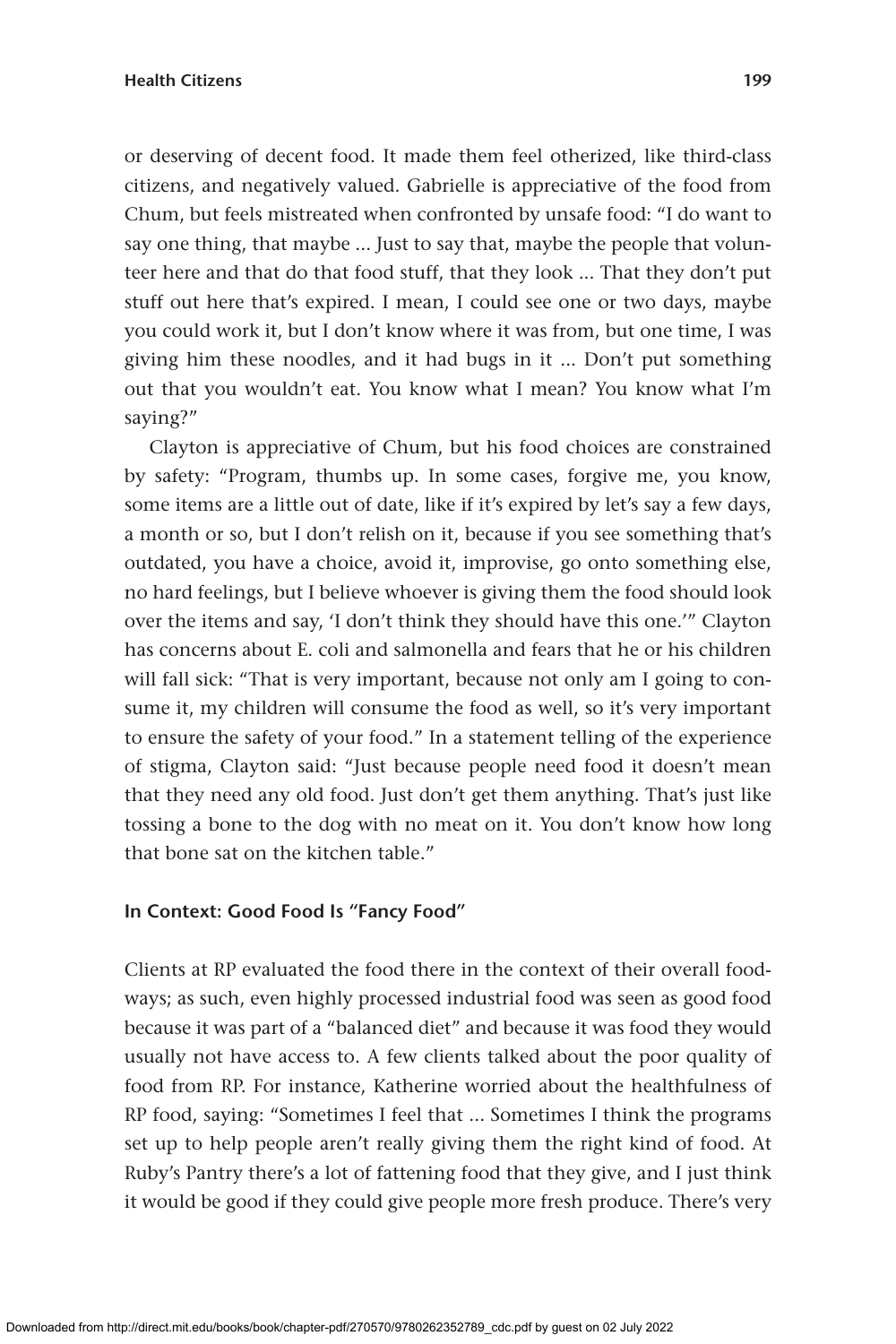little fresh stuff that's ever given out." Notwithstanding critiques, many clients, including those who valued whole foods and fresh foods, thought RP food was of high quality despite how industrial it was. Claire exclaimed that the food was "awesome" in taste: "Everything is really incredible." She added, "I think it's very good quality. Some of the things like tater tots have calories, but those are healthy calories rather than eating a bunch of French fries from McDonald's. I think it's very good quality." When asked about the quality of fruits and vegetables, she said: "I think it's really cool, I'm very thankful for anything we get there because then I don't have to put my pennies for it in the big store, which is expensive." Bernadette also enjoyed the food from RP: "It is good. I don't think they hand out much that is not nutritious except for the cookies one time were really good, another time they handed out so many poppy-seed muffins. Those were so good ... I think they do their best to hand out a well-balanced option, staples, like I said, potatoes and onions and egg, some sort of meat, usually chicken and then other things." The quantity was so vast that people felt they had struck a good deal even on one item. A prime example of this was chicken. The cost of a large pack of chicken thighs or breasts ranges from eight to twelve dollars at the grocery store. RP often distributed two packs of frozen name-brand chicken, a retail value of at least twenty dollars, so clients no doubt saved a lot on just this one item.

The phrases *balanced* and *a good mix* came up frequently. Tony made accommodations for the quality of the food, stating: "All things considered, when you see what's in each delivery, you know, it's pretty much well-balanced. There's usually meat, dairy, some kind of bread product, quite often a pasta, potatoes, vegetables. It's pretty much all around wellbalanced." By using the phrase "all things considered," Tony implies that there are other factors to consider beyond quality when assessing the value of food. For Penelope, getting treats from RP was justifiable, given that there was a "good mix of everything": "They try to do a good job of making sure it's a good mix of everything. They try to give you basic staples and they'll like throw in something fun, like the last time we went in, there was ice cream. That's something we normally don't put on our grocery list. You have a lot of good stuff but then you have that treat thing. You know that, everybody needs a little treat once in a while. Or another time, it was cookies, we'd have a ton of cookies." Bernadette admitted there was not much produce at RP, but added, "I mean, it's nothing you can help, but then I can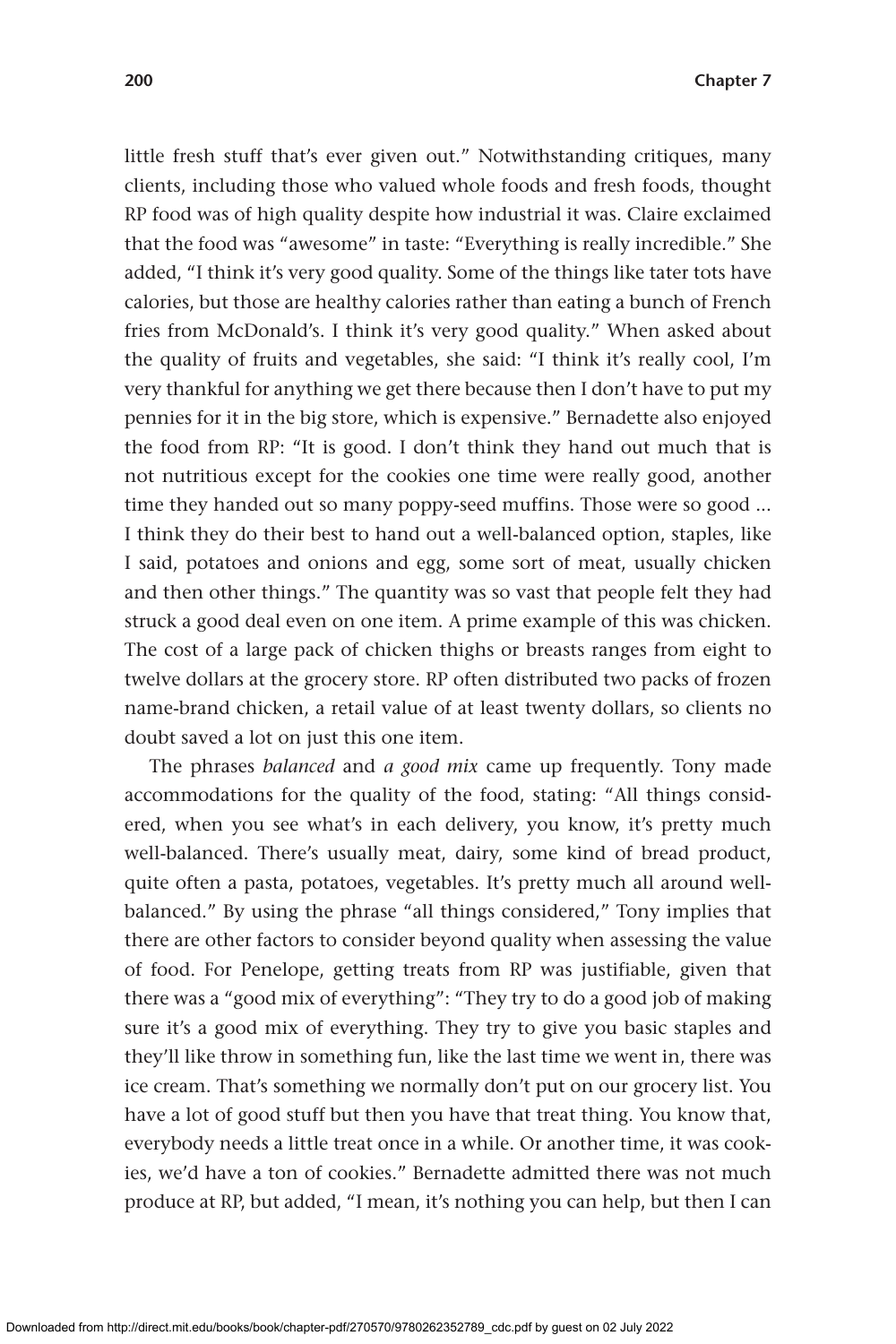#### **Health Citizens 201**

make that up by going to the grocery store with my food stamps and I don't have to worry about that." Here too we see Bernadette making adjustments to her way of thinking about healthy food because of the context in which food was received.

Participants appreciated RP because it gave them access to big-name brands and "fancy food" items that were otherwise unaffordable to them. Although the food was not in the best condition or past its best by dates, the fact that these were name brands made recipients feel valued, special, and like they were getting a good deal. People's eyes would light up on seeing brands like Coke, Malt-o-Meal cereal, Gold'n Plump chicken, and Dole strawberries. These were brands they couldn't afford usually; they usually bought store brand and off-brand foods instead. I heard a little boy exclaim, on seeing the Coke, "Sodas! Oh, that's the best part!" His mum was also excited that they got to take a twelve-pack can of sodas home with them and they could choose from a variety of products: regular Coke; Coke Zero; Sprite; Dr. Pepper in regular, diet, vanilla, or cherry variants; Mello Yellow in diet or regular variants; and Fanta in diet or regular variants. Another mum shrieked in delight on seeing the sugary kid's cereals, saying, "Well, I don't know who wouldn't like those Choco dynos." Getting name-brand items even if they were snacks, sodas, and treats—was exciting for families because they were novelties; it made them feel normal and mainstream. Penelope gushed: "It's nice to have sweets in the house once in a while too. That's kind of a good thing for us. Wow ... Oh, I can't even ... Gosh, I can't even ... I know there was yogurt and there was granola and oh, my God, we just died and gone to pig heaven." Claire enjoyed coming to RP because of the "fancier" foods—including juices—that she otherwise would not have access to:

**Claire:** I always have a meal for myself but this is fancier food that I would have never been able to buy at the store because I live in the dollar store ... Tater tots seemed fancy.

**Interviewer:** If you didn't have this food from Ruby's Pantry, would you substitute it from somewhere else?

**Claire:** Definitely, I would be buying cheaper things but having those hamburger patties they had one time, that was a big treat. Nothing like that at my house usually. It's usually a sandwich for dinner and I put the veggies on that. Never fills you up enough compared to a hamburger, to be honest ... I think it's helped me just to have some nicer quality things that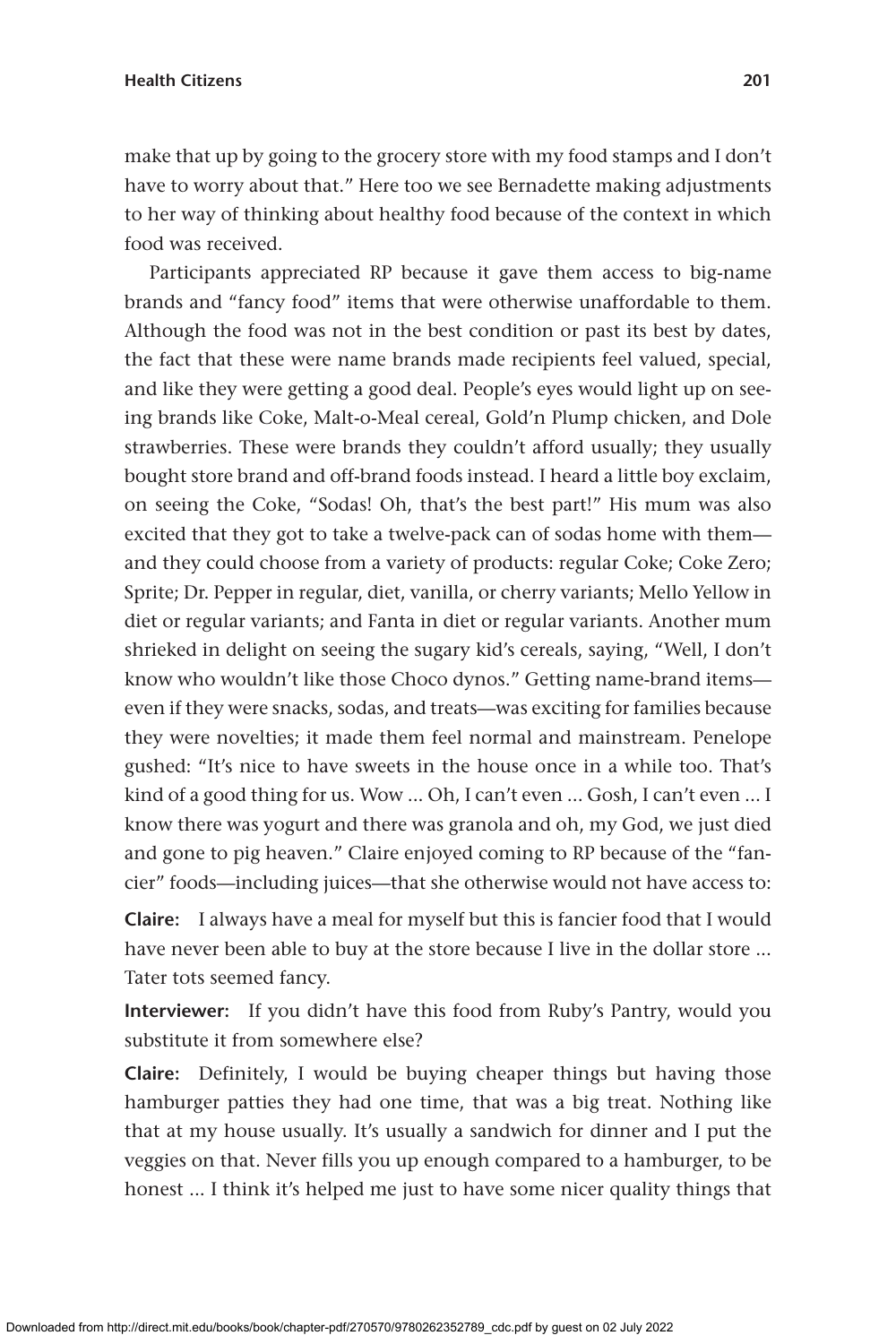my family doesn't have to buy for me. I don't have to spend fifteen dollars on some hamburger patties at work, that's expensive! I can have fifteen dollars of fancy things for myself.

Claire made her food budget work by cobbling together a variety of resources, but she still could not afford name-brand items—or anything special, for that matter. She said: "Yeah. The Coke was awesome. The fancy juices were nice, not typical that I go to a gas station every day to buy a fancy bottle of juice. Wow, that was really fancy for me. Just have a nice sit-down juice."

## **Field Note: Two Purple Eggplants**

Two eggplants per share! These were the fresh vegetables that RP gave out today. It caused quite a riot! I got a variety of responses from people to these eggplants. Some people had no idea what they were—not even a guess. They looked at me and said, "What's that?" This surprised me because they are always available in the grocery stores in Duluth. With many people, their eyes opened in amazement at how big and beautiful the purple eggplants looked big smiles for the most part. Some had seen an eggplant before but never eaten one, many did not know how to cook eggplant, and some said, "Ah, there's fancy stuff here today." For people at RP, it was not just the industrial foods that they found fancy, but also vegetables like eggplants that were culturally unfamiliar and that would have been too expensive for them to buy at the store. Most people accepted the two eggplants; there were only three people who refused the eggplants from me point-blank. One person asked me if I had a recipe sheet for how to cook the eggplant. Today, I am reminded about the joy of trying out new and culturally unfamiliar foods.

## **Stretching Food and Health Concerns**

Similar to Victor, who we met at the beginning of the chapter, other clients at RP and Chum were also strategic in how they spent their food stamps at the grocery store and how they used their points at the food pantry. Michelle uses sales and coupons and buys family packs to save money. She is preoccupied with keeping count of how much she has left on her EBT card and in coupons. She explained: "They are on my mind a lot because you can break them down and you've got to count. I am counting because every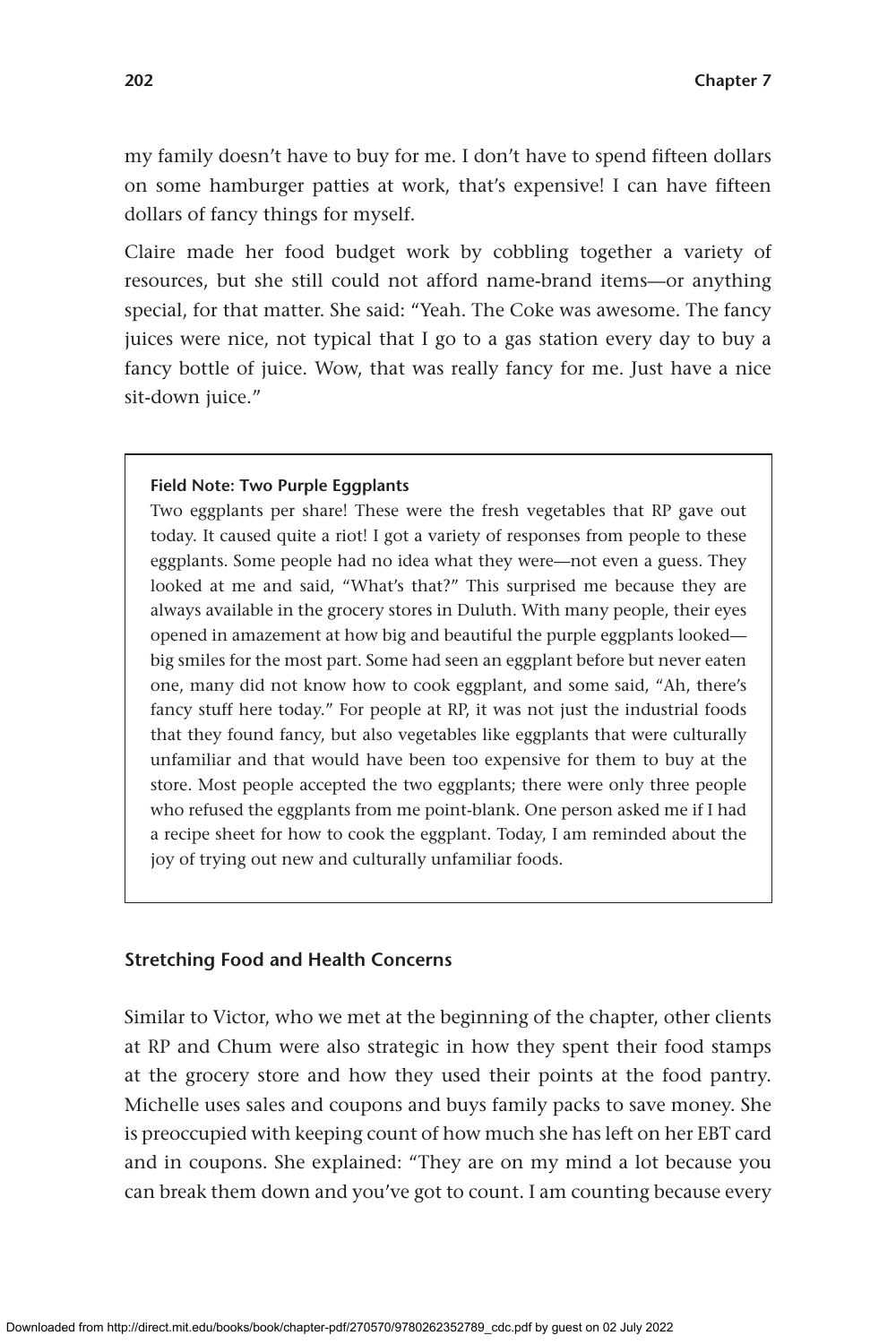thirty days to get meat is a long time so I want to stretch it as far as I can." Clients hated to go grocery shopping because of the stress and anxiety of not being able to afford food, let alone good food. A deciding factor in what to pick up was how long the food could be "stretched." Foods that could be extended across multiple meals and made people feel full were best. Isaiah explained:

Well, I look at the fact of what I need to take to be full. So I allow myself to have a decent meal. You know, sometimes I take chicken, which would last me if I cut it in half, it would last two different meals, so I freeze half and cook half ... They give you one pack of meat, according to how many people you have in your household, so that is kind of hard. They say it is a week's worth of food but that's one pack of meat a week, you know. So then you have to get other things like macaroni, things that stretch your food.

For Isaiah, making right choices at the store is important, so he does not go to the store when he is hungry. "So a lot of times I drink water before I go. You know, so it fills me up and I make better choices."

There were several health concerns and dietary restrictions running through clients minds at the grocery store and the food pantry. Morgan is diabetic and has Crohn's disease and cardiac stents, so she is on three different diets. Gabrielle has type 2 diabetes, so she stays away from sugary foods, pastas, breads, and potatoes and tends to eat a lot of greens and meats. Gabrielle gets twenty-three dollars in food stamps, which she uses to get milk and bread at the grocery store. "Sometimes I'll buy salad stuff because I love salad. So, lettuce, tomatoes, cucumbers. In Super One, I bought two tomatoes and crackers for almost two bucks." Renee uses her SNAP benefits to buy meat at the grocery store and uses the food shelf to get sides. She has high blood pressure, so she tries to cut down on salty and fatty foods. Instead of salt, she uses seasonings and steams or bakes her food. She is also conscious about the meat she buys: "I try to stay off the pork, but that really is the cheapest stuff; the beef stuff is really high, so it's a struggle there." She usually ends up buying chicken and ground beef. James understands that as an African American he is more susceptible to heart disease and diabetes, so he watches his sugar and salt intake. He likes to eat a well-balanced diet of fresh and whole foods, something he has been doing since his younger days as an athlete. Michelle's entire family suffers from diabetes, so "she knows the drill," although it is a challenge: "I know what to eat. I've been diabetic for years, so I know the whole carbohydrates, and the sugar ... to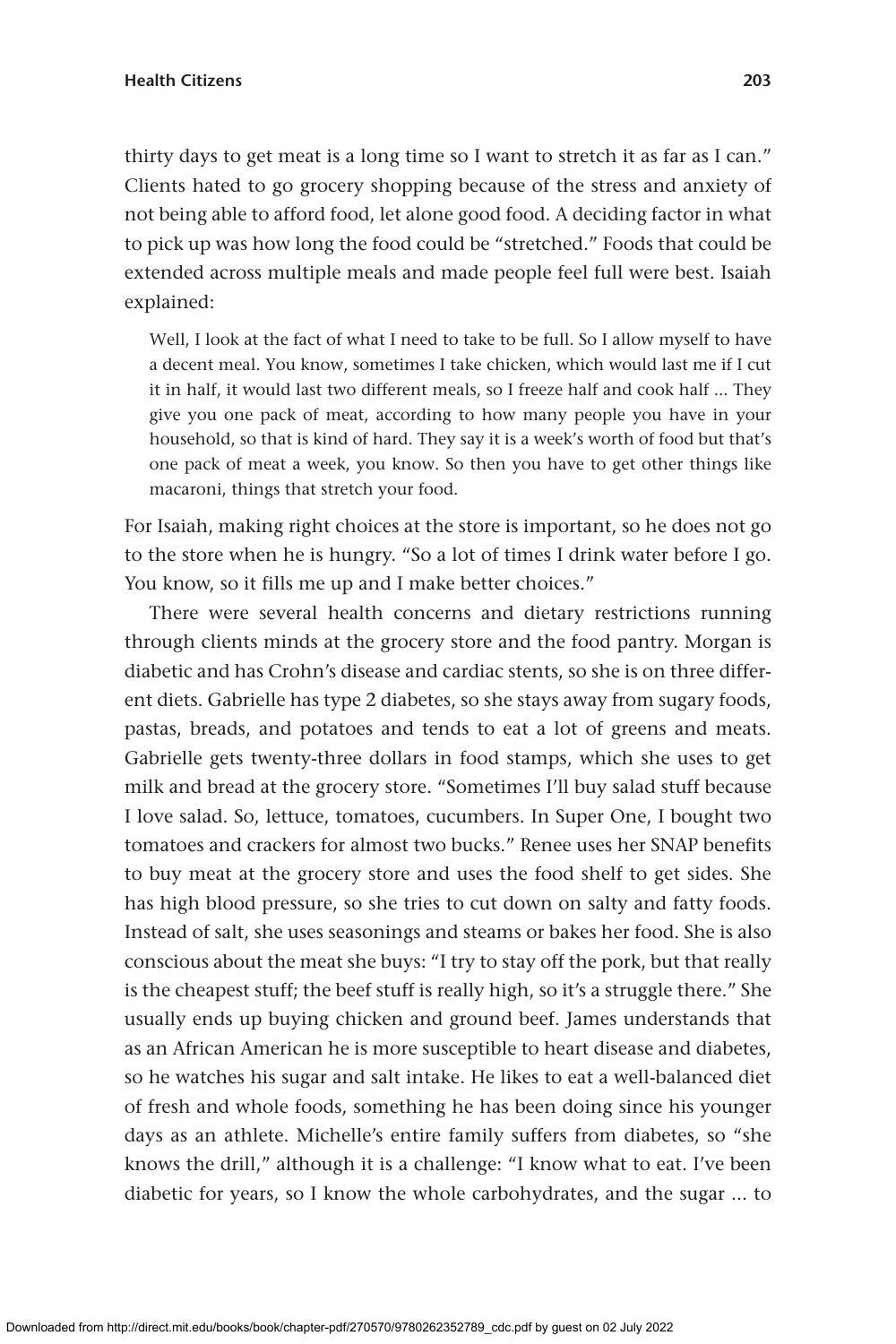be honest. I do to a certain extent. I'm not going to have pops, pops I don't do. The Kool-Aid they'll do, I won't do it because of the sugar. I'll do the regular juices. I already know that you're not supposed to eat a lot of pasta and whatever, so I don't eat a lot of it."

Food insecurity for households with children headed by a single woman is a whopping 34.4 percent (Coleman-Jensen, Gregory, and Singh 2014). Ashley, a working-class, single, white mum, belongs to this group. She is exemplary when it comes to being a good health citizen. She is extremely health conscious and picks up a lot of fresh and whole foods at the food shelf. "I got a lot of whole grain stuff because I've been trying to do that as well. There were beans and stuff like that to get protein from a nonmeat source because, I guess, it's better for you." She added: "I try to make sure that half our plate, like they say in the picture, half a plate of veggies, then a grain and a protein. I'll do lots of veggies and then just use the grain." Here she is referring to MyPlate, the USDA fruits and vegetables campaign. Ashley buys at lot of oatmeal at the store because it is nutritious and filling. For someone who is both food insecure and health conscious, oatmeal is a staple for her:

**Ashley:** Oatmeal, I'll always buy oatmeal; because oatmeal I can even use water. It fills you up and it keeps you full for a while. Outside of that there's never any leftover fruits or veggies. There's never that. It's usually always at the end of the month we're not eating fresh fruit, until we get the money to buy more groceries.

**Interviewer:** You might even eat oatmeal for a meal?

**Ashley:** Yes, oh yes. Often that's probably like the last two weeks that's probably what I eat for breakfast and sometimes lunch.

Disordered eating is typical in Ashley's household. Typical of food insecure families, Ashley encourages her daughter to eat sparingly and eat a little good food along with fillers so that they can stretch out their food. So she explains to her daughter: "Don't eat the whole bag of grapes in one sitting; you won't have any left for tomorrow. Eat some grapes and eat some crackers and something else; you know, it's stuff like that." Ashley rations out the food, but by the end of the month, there is no food left, so they spend the last week eating mostly industrial food. She explained: "I know that what we eat changes as to what we have in the fridge. At first we're eating all fresh stuff. The minute we get our food we're usually eating the fruits and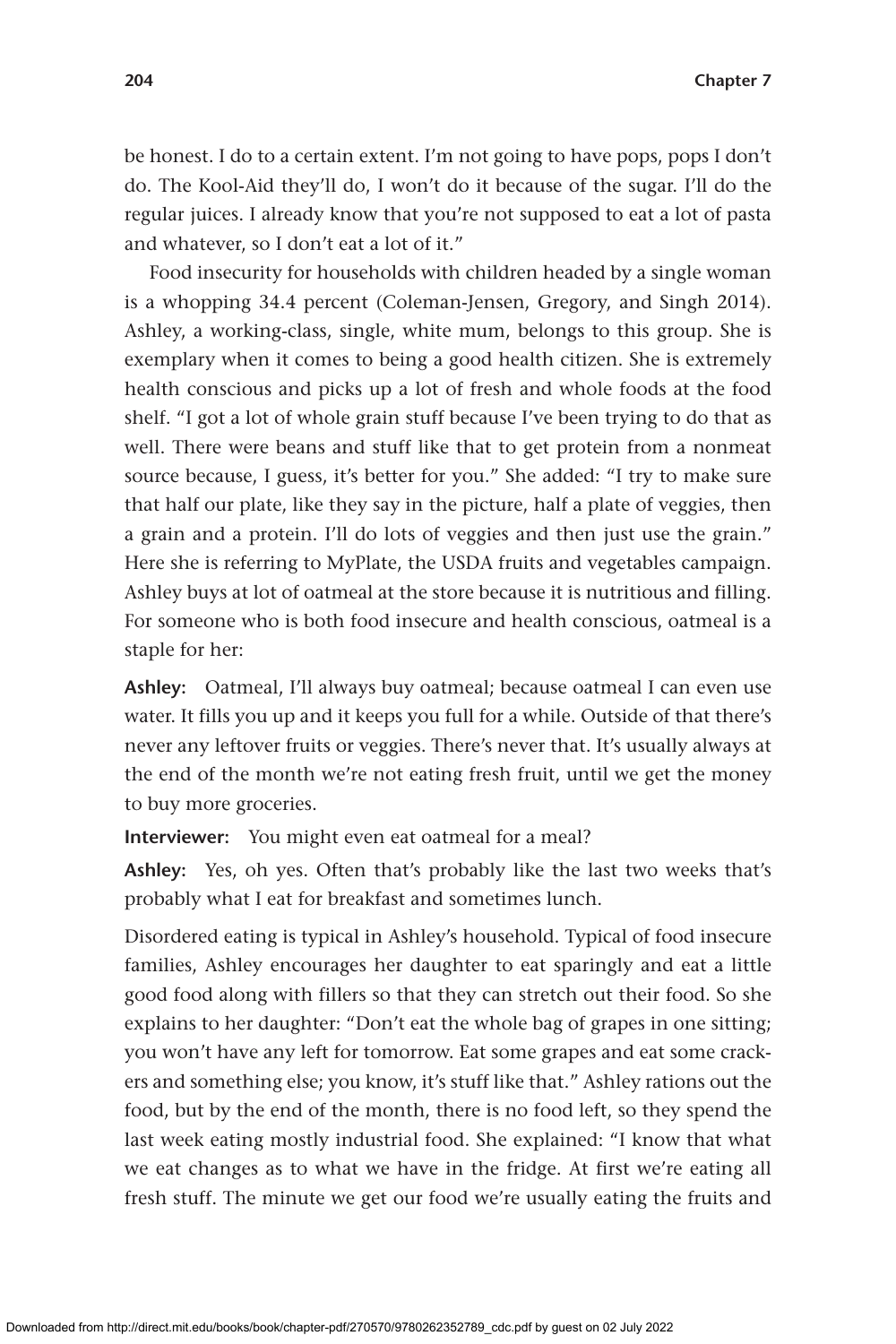stuff like that right away. Towards the end it's sort of like a lot of the cheap processed foods towards the end of the month."

Clients varied widely in how many fruits and vegetables they picked up. Some clients did not take any fresh produce, while others took a lot. Many clients opted for the fresh fruits, such as bags of grapes, apples, and pears from the grocery store. They enjoyed fresh leafy greens, as well as the convenience of bags of salad. Salad bags, when in good condition, tended to move quickly. One evening we ended up giving away six gigantic butternut and spaghetti squashes to one client. Clients who did not opt for the fresh produce at the food pantry did so for a variety of reasons: their families would not eat the vegetables and they did not want to see them go to waste; or they carefully picked through the vegetables and, not finding any that looked good, moved on to the cans; or they felt like they would not be able to cook and eat the produce in a timely manner. For others, the issue was one of storage. John and Morgan live at the Chum homeless shelter across the street, so the only food they picked up was canned and microwaveable food that could be easily stored.

### **Making Adjustments: One Bad Potato and Tomato Bisque Soup**

There was joy and delight when clients talked about what they liked to cook and what their favorite meals to eat were. They were adept at figuring out ingredient substitutions and how to stretch meals. Clients from Chum and RP had knowledge and cooking skills consistent with most Americans, but unique to this group was a keen knowledge and ability to stretch food and to make food choices based on nutrition and what was going to last longer. With a big smile on his face, Clayton said: "I don't think I'm a good cook, I *know* I'm a good cook." He has taught his kids to cook, and they even cook for him on special occasions. Participants talked about cooking "American classics" such as mac and cheese, hamburger, and stews and soups; when resources were available, they also cooked gourmet, slow-food, and foodie-type meals. Soups, stews, and roasts were favorites because they could be made in a healthy manner with a medley of ingredients from the food pantry. They were also relatively inexpensive per meal per head. These dishes were not tied to particular ingredients and allowed for easy substitutions: swapping one vegetable for another, one meat for another, and even fresh food for canned foods and vice versa. Renee loves to cook pot roast: "You get some roast and you just simmer that down and then there's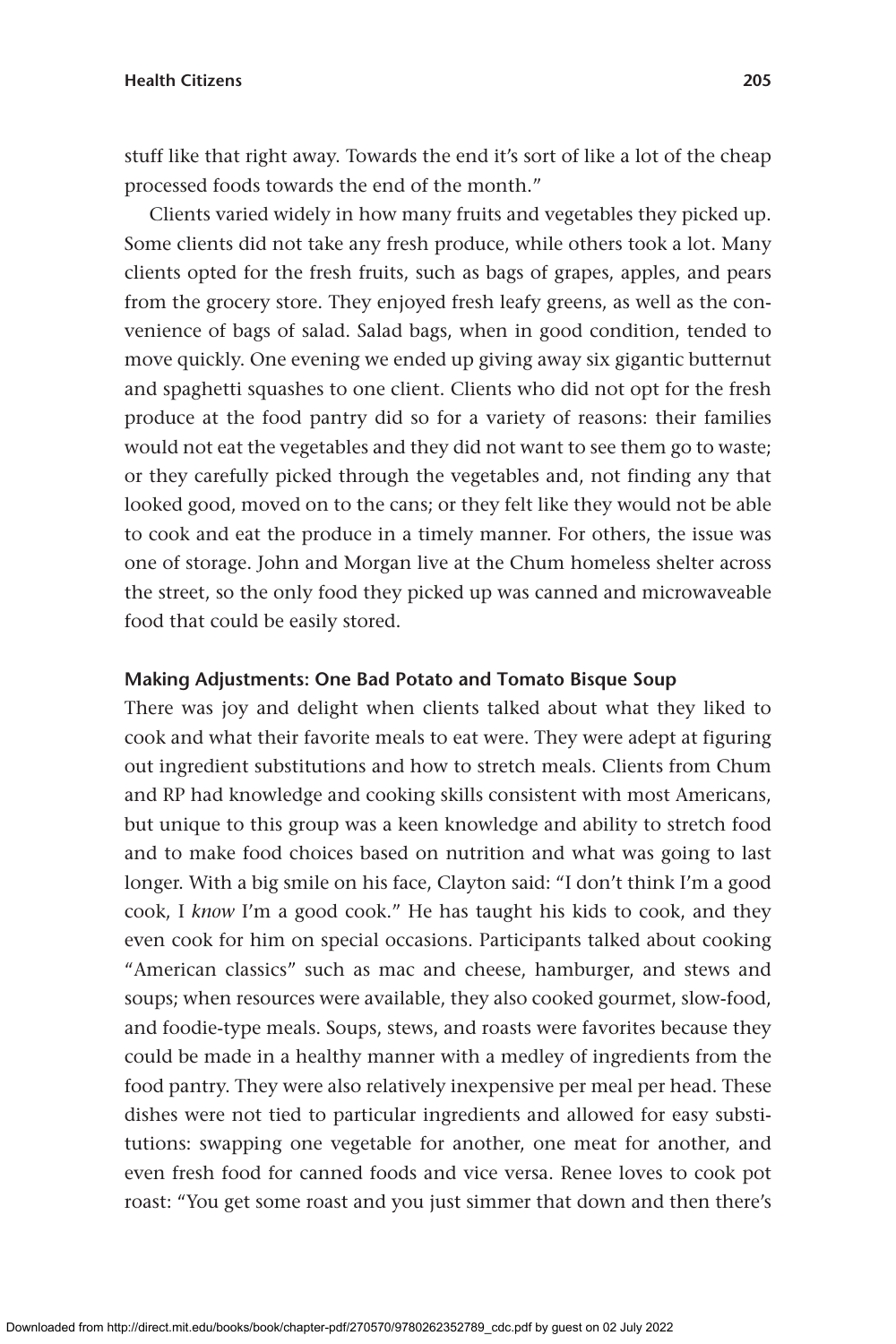a bunch of vegetables; it's really simple, really. Put your fresh vegetables, sometimes it's hard, I just use the canned vegetables." Jermain loves red beans and rice because it is filling, and when he has a little extra to spend he flavors it with catfish, ham hocks, or smoked neck bones. "And then you can season ... you have it hot this time and spicy maybe next time, something different, you know. But, I like that, because everything is right there, and you are full."

Participants had learned to make do—to adjust their cooking based on what was available to them with their meager food assistance. Jermain has a special signature dish called *messed-up eggs*, made with eggs, onions, and other vegetables, which he loves to make and eat. Janet enjoys cooking "slow food" but is still learning how to adjust ingredients: "I just like to cook. I love soups, anything that kind of takes a while, I like to chop things and I like to simmer and you know unfortunately again the things that have fresh vegetables for making soups, I used to make it all the time and I am a little limited now, although I am learning to adapt, but yeah I like to make food for people." Rick likes to make a good soup, but this can be problematic with food pantry food: "Sometimes it's hit or miss and sometimes you know if you are working through Ruby's Pantry, specifically you get one of those large things of mashed potatoes or if you got one bad potato in that bunch, it's going to taste like that one bad potato. So I mean you know sometimes it turns out as fantastic, other times its wow, what happened? So I really enjoy playing with soups and spices to be able to make it more exciting or interesting yeah."

Pasta was a staple as it was filling and could be used to stretch more expensive foods. Tyrone's favorite meal is spaghetti and meatballs, but he is health conscious, so he uses a mix of ground beef and turkey sausage for the meatballs. Like many, Violet uses hamburger and potatoes as a way to make food last longer: "If I get a small thing of hamburger, I might use a sandwich bag or something to divide that up and take it, thaw it out, and then use a little potato that I got. I just make a portion just for one person. I'm sort of good at stretching until I can actually go to the grocery store or whatever." Portioning and freezing were common techniques used to stretch food. Morgan used to be a chef at the country club, so she has tremendous cooking skills and knowledge. She made what she called "natural soups"—soups with a lot of fresh vegetables and whole grains. She is also adept at making and freezing pasties—typically a batch of twenty-four.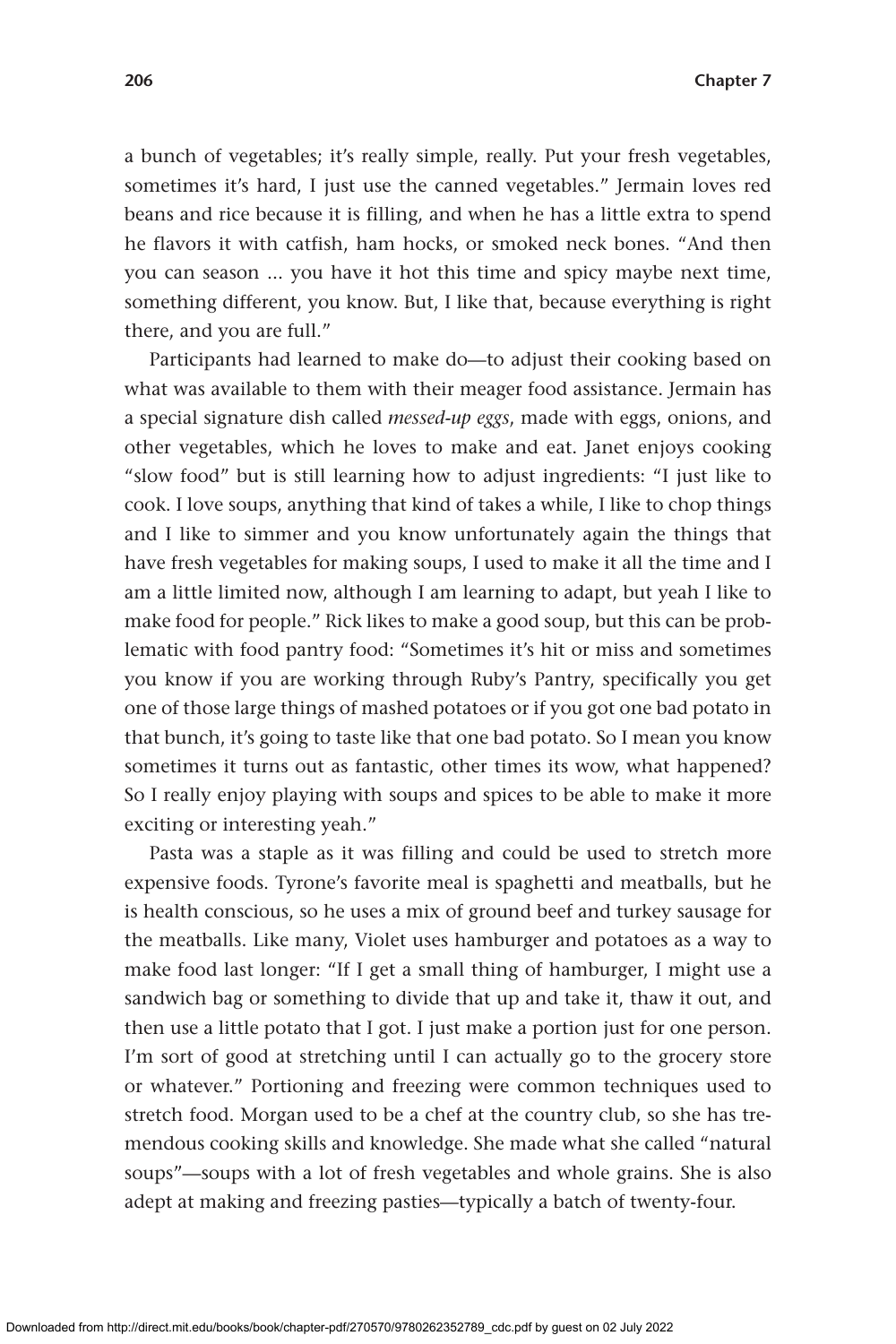The language of fresh, whole, and simple food, with allusions to Mediterranean and low-carb diets, showed that participants were influenced by foodie discourses. Rick explained that his favorite food to cook varied by season: "If its summer time, I like making simple bruschetta that has tomato and cucumber topping. It's real simple. Its butter, olive oil, garlic, let's see here, mustard. Anyhow, you slice up your bread, you put a little dollop on each slice of bread and a little bit of parmesan cheese, bake that in the oven, you chop up your vegetables fresh and for me it just tastes like summertime. So that will be my favorite summer time meal." Darlene talked about her favorite dish to make, Alton Brown's Baked Brown Rice: "It's so good. I don't know. And it's so easy. You just boil the water with olive oil and whatever seasonings you want. You pour it over your rice, throw in the oven for an hour, and it's done. They like it too. They were so anti brown rice when I first started this, but now they're coming around. Probably because I don't serve white rice anymore unless John makes it." Her husband, John, also likes a tomato bisque soup she makes, but since they are health conscious, she does not use heavy cream and does not strain the soup; this retains all the nutrition. There are nights they have tomato bisque soup for dinner; on other nights, when Darlene is ferrying her kids around to their evening activities, they have peanut butter and jelly sandwiches. This is also a way they save on food.

## **Urban-Rural Gardening**

There were many folks who had interest, skill, and experience in growing food—and there was much joy in these conversations. In the city of Duluth, which is in close proximity to more rural regions of the state, clients spanning age and racial categories were experienced with growing food, although white clients had more access to land to do so. This disparity, even in a relatively small sample, spoke volumes about the lasting legacy of the discriminatory practices of the USDA—one of the biggest contributors to the decline in Black farming and Black wealth in contemporary US history (Hinson and Robinson 2008). Overall, across groups, clients knew the health and monetary values of growing their own food, having either grown up with vegetable gardens and farms or tried their hands at gardening themselves.

Penelope, a white female client of RP, maintains a lush organic garden that does not use any fertilizer. "It's all organic," she says. She grows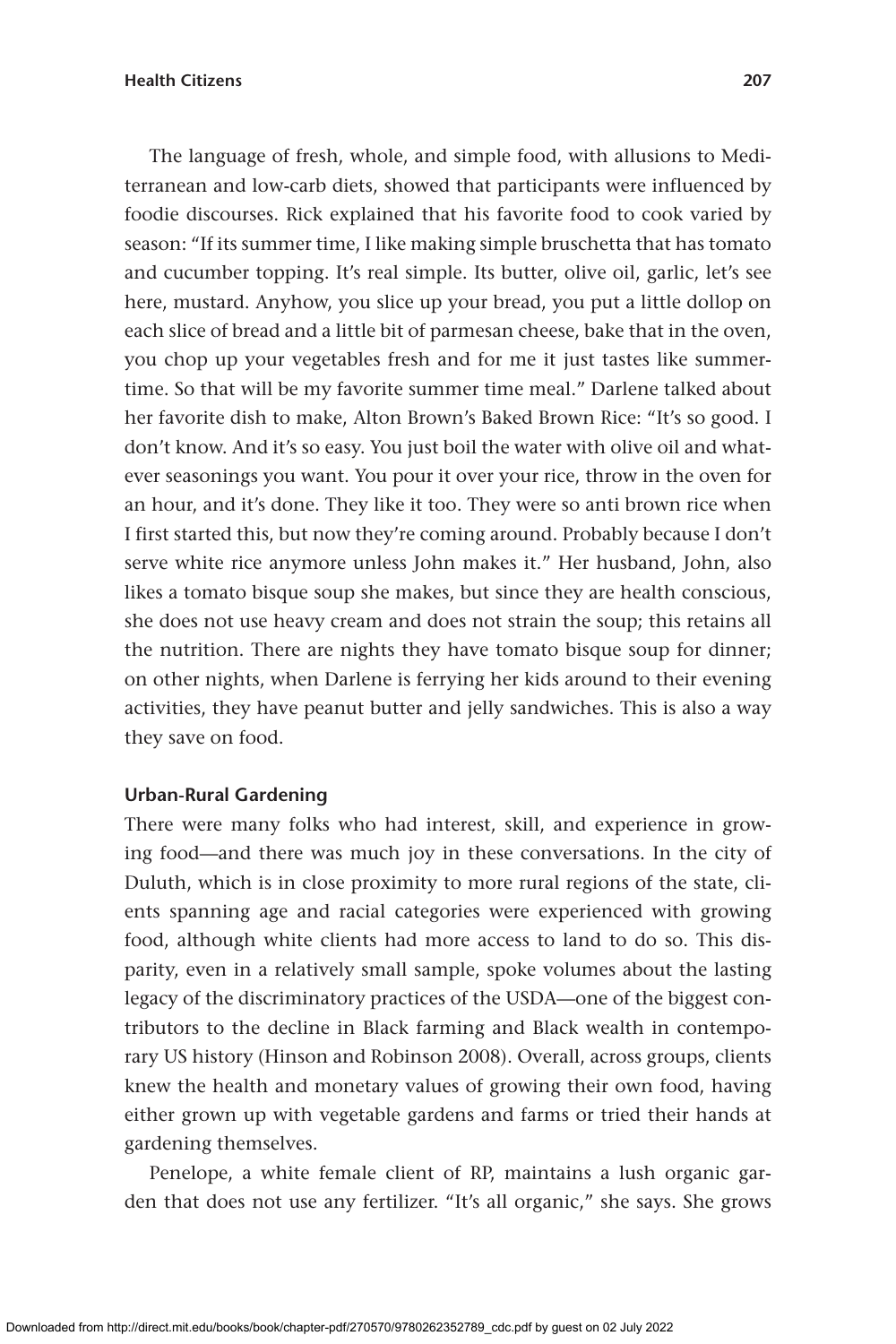potatoes, onions, squash, and tomatoes, as well as herbs like oregano, basil, lemongrass, and chives. She still runs out of vegetables, so she has to buy the rest from the store. Bernadette, also white and a client of RP, has a raised-bed garden, which she calls a "garden in a box." In this box, she grows peppers, lettuce, carrots, beets, onions, kale, zucchini, and radishes; she also has fresh herbs growing indoors. Gary's dad grows all kinds of different vegetables and fruits in his garden and also has a raspberry patch and apple tree. Gary receives some of this bounty in exchange for helping his dad around the house, which he says "helps quite a bit" with his food security. John, when he lived in Minneapolis, had access to a 20 × 40 square foot plot of land from the city, surrounded by deer fencing. He grew everything on this land: potatoes, corn, broccoli, cauliflower, carrots, and cucumbers. He said if somebody gave him a plot of land, he would be delighted to grow a garden again.

Many clients of color said they would love to grow a vegetable garden, but the lack of land and resources were obstacles. Renee, a Native woman, loves plants and the outdoors and thinks a garden would be therapeutic for her anxiety issues—but she does not own her own house, so having a garden is impossible right now. Victor's dad, also Native, was a potato farmer, so Victor is very comfortable gardening and farming. In the past, he has grown tomatoes, cucumbers, and other vegetables. "That was a lot of fun ... it would save you money too." He is confident about his gardening skills, saying, "Oh yes, I've been gardening my whole life straight through." Violet would like to grow a garden, but lives in an apartment building and so cannot. She recognizes the value of having a garden, both in terms of nutrition and cost benefits. Some clients attempted to garden, but without success. Darlene explained that when they first bought their house, they were excited about growing a garden. "But then the soil wasn't really prepared for that, and we didn't have the money to do so, so it's just something we will revisit when we have more money, I guess."

#### **Commodity Foods**

Similar to RP clients, Chum clients also enjoyed getting name-brand foods. Once there were Tyson frozen chicken nuggets available for families to take, but because the exterior branded box had been removed, clients did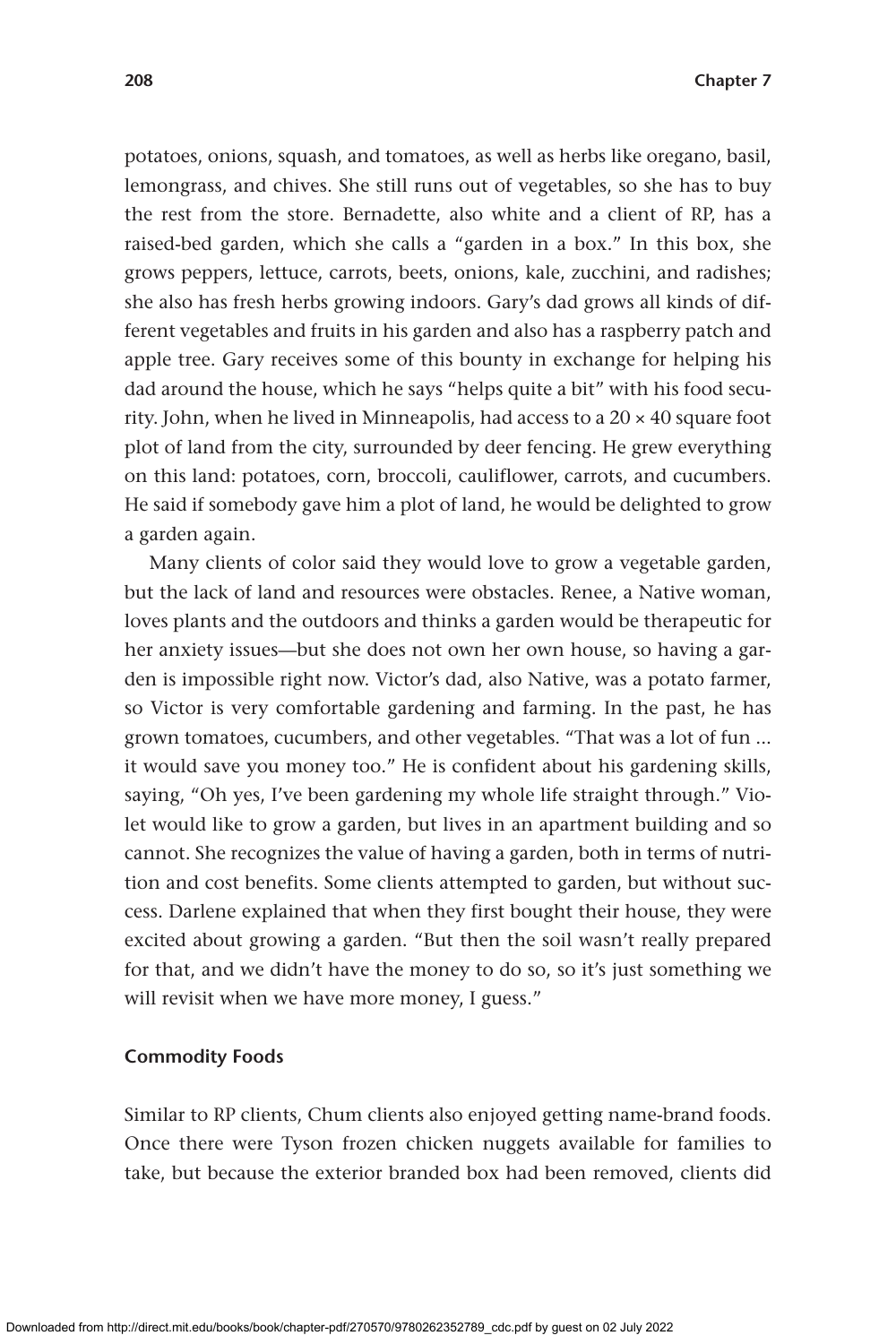#### **Health Citizens 209**

not know it was Tyson chicken. I recall showing multiple clients the large, empty cardboard box as evidence that it was really Tyson-brand chicken. Their faces lit up. Receiving familiar name brands took them from politely appreciating the food to delighting in it—as was the case at RP. Conversely, on several occasions clients at Chum would stop short when they saw the huge blocks of cream cheese at the food shelf. The reactions were almost the same each time: first excitement that they were getting cream cheese, then puzzlement, and then disappointment when realizing that these were the dreaded government commodity foods.

In the 1960s, government commodities suffered a poor reputation and were highly stigmatized. In fact, until the 1990s, USDA foods were branded with distinctive white-and-black labels that simply said "CHICKEN" or "BEEF" with a sketch of a chicken or cow. Today USDA food items retain their private labels, so it is much harder to tell which foods are commodity foods and which are regular foods for retail. This was done to remove the stigma, but also because it ended up being more economical for the USDA. Most commodity foods do not say USDA on them today and look like regular retail products, but since the labels were not familiar, clients guessed that they were USDA foods. On some days, with some convincing, I could get clients to take this food, but not always. These reactions serve as an important reminder that food is not just about chemical components but is inscribed with memory, histories, and political meaning, all of which influence food choice.

In her poem "Why I Hate Raisins," Natalie Diaz, a Native Should poet and writer, Mojave and an enrolled member of the Gila River Indian community, captures the profound simplicity and complexity of what it means to be hungry and food insecure in the United States. Her poem also captures the stigma of having to eat government commodity foods, most likely commodity foods that arrived in a box as part of the Food Distribution Program on Indian Reservations—a program similar in form to the proposal for America's Harvest Box.

*Why I Hate Raisins*

*And is it only the mouth and belly which are injured by hunger and thirst?*

Mencius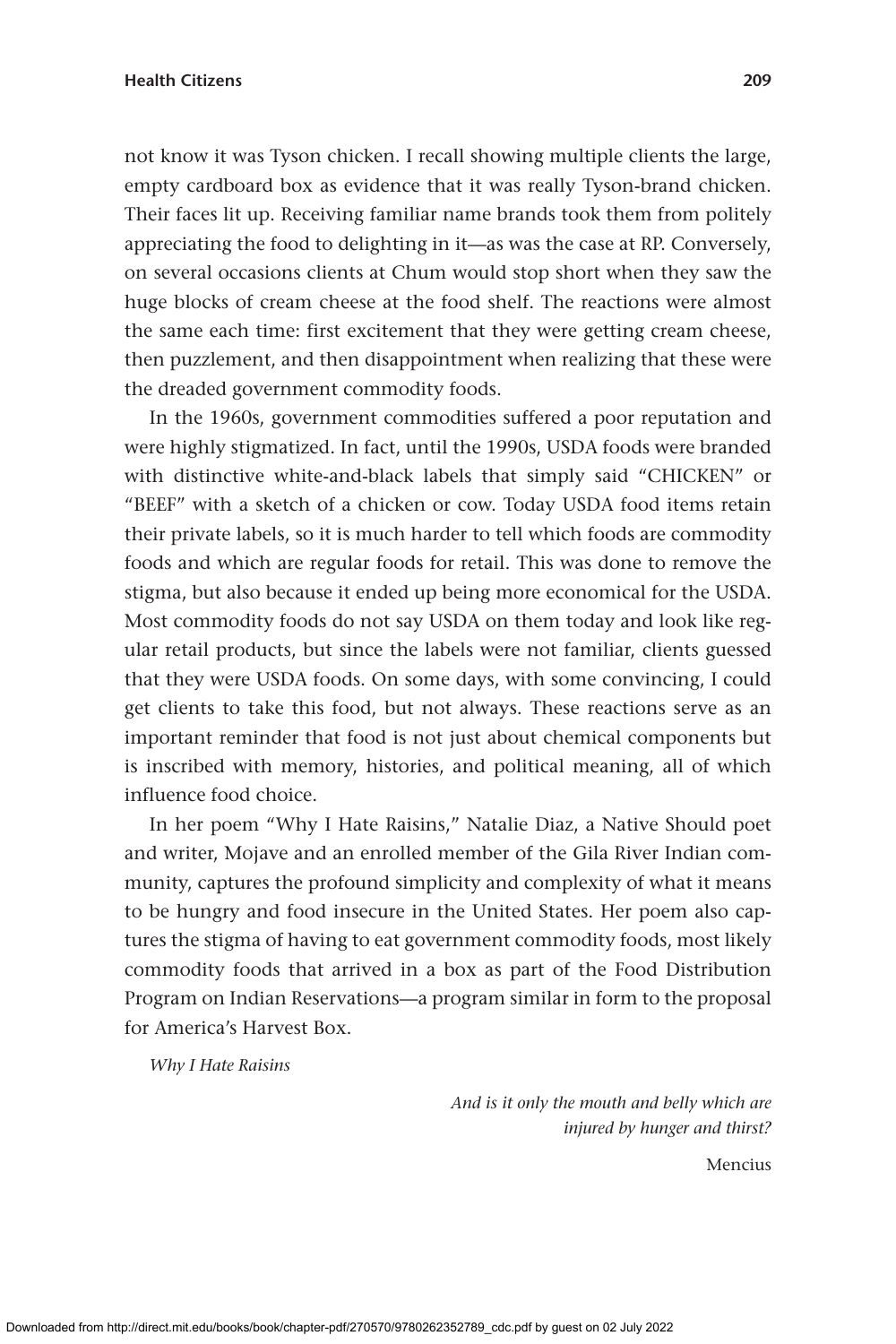Love is a pound of sticky raisins packed tight in black and white government boxes the day we had no groceries. I told my mom I was hungry. She gave me the whole bright box. USDA stamped like a fist on the side. I ate them all in ten minutes. Ate too many too fast. It wasn't long before those old grapes set like black clay at the bottom of my belly making it ache and swell.

I complained, *I hate raisins. I just wanted a sandwich like other kids. Well that's all we've got, my mom sighed. And what other kids? Everyone but me*, I told her. She said, *You mean the white kids. You want to be a white kid? Well too bad 'cause you're my kid.* I cried, *At least the white kids get a sandwich. At least the white kids don't get the shits.*

That's when she slapped me. Left me holding my mouth and stomach devoured by shame. I still hate raisins, but not for the crooked commodity lines we stood in to get them—winding around and in the tribal gymnasium. Not for the awkward cardboard boxes we carried them home in. Not for the shits or how they distended my belly. I hate raisins because now I know my mom was hungry that day, too, and I ate all the raisins.

In this childhood reflection, the family does not receive cash benefits that are sufficient to meet their food needs. They cannot manage their food insecurity by simply going to the store and using legal entitlements to purchase food of their choice. Instead, Natalie and her family must eat government food predetermined for them. In this poem, the invasive, paternalistic, and marked role of the government in the lives of poor communities is evident when she discusses the bright box of raisins with "USDA stamped like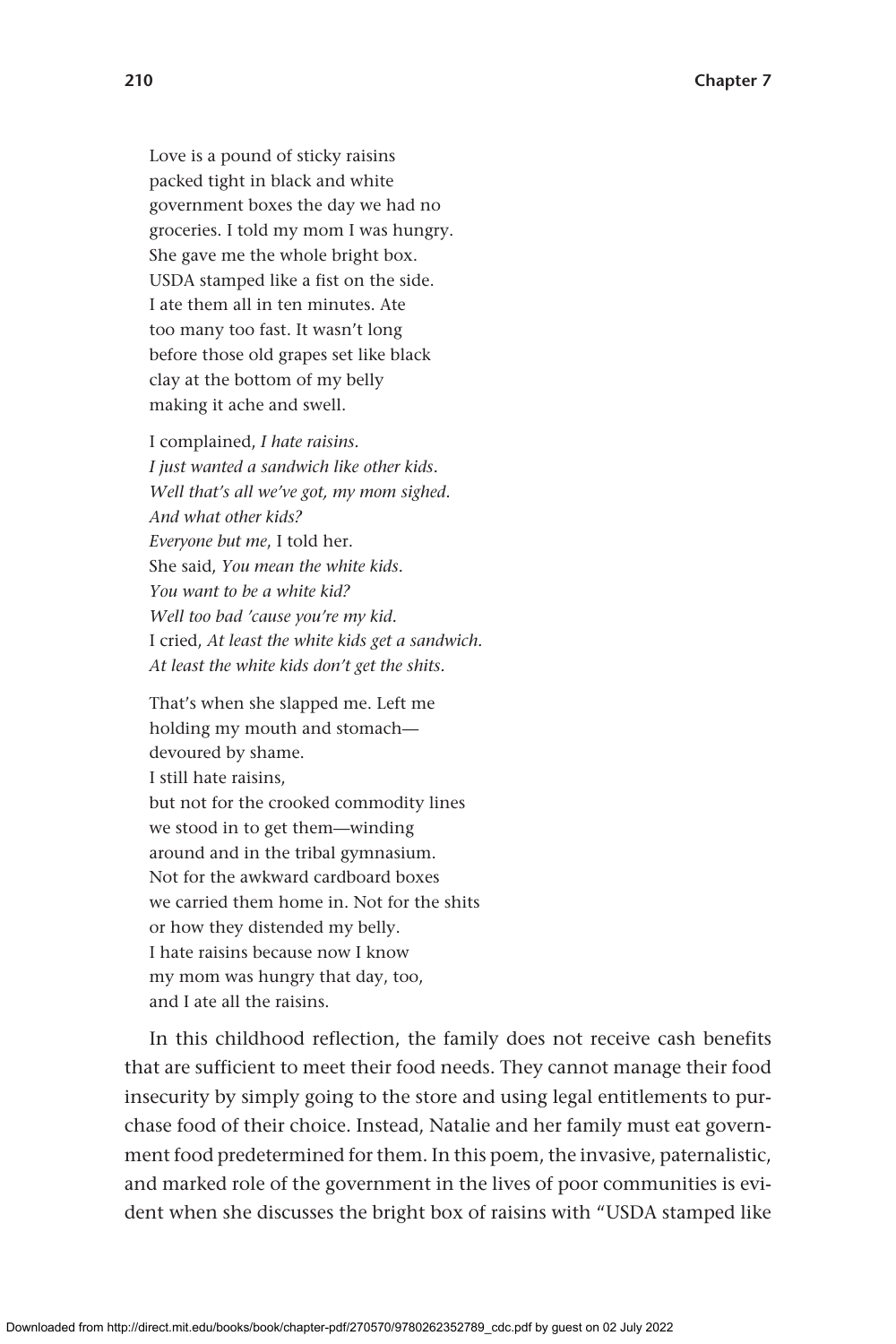a fist on the side." These are USDA commodity food boxes, which restrict food choices for poor citizens. Instead of being able to eat a sandwich, the young girl is forced to eat a box of sticky black raisins. The most likely scenario here was that there was a glut of raisins in the market and the price of raisins fell; to avoid farmers losing money, the USDA bought the raisins and distributed them as commodity foods to food insecure households. But the little girl wants a sandwich—a staple of the American diet, but as I learned through this study, for most poor citizens bread, ham, and cheese were some of the most unaffordable items at the grocery store—and these items because of their restricted shelf lives were also not easily accessible at food pantries. Diaz's poem reminded me of Ashley's story—Ashley, the extremely health conscious mum who eats oatmeal several times a day to save money and is forced to say to her child, "Don't eat the whole bag of grapes in one sitting; you won't have any left for tomorrow. Eat some grapes and eat some crackers." Eat raisins.

Diaz's poem bears witness to the multiple effects of hunger. Hunger means facing the very real physical sensation of pain, a kind of gnawing in the belly that won't go away and will not let you do much else, but it also means experiencing complex feelings linked to what it means to be oneself, what it means to be the paradigmatic racial Other in a world of white privilege, what it means to be poor and isolated in a world of commodified middle-class lifestyles, and what it means to look at yourself through the eyes of those higher up in the social hierarchy. The young girl cries: "At least the white kids get a sandwich. At least the white kids don't get the shits." The poem illuminates the physical pain of hunger, as well as the meanings that hunger carries in the social and political world. Being hungry means suffering not alone, but in the context of family and community—at times sharing the pain and shame with loved ones, but often hiding these feelings from them or arguing with them. Being hungry is about living in an unjust system grounded in white supremacist and neoliberal "capitalism with the gloves off" policies such as America's Harvest Box, which affects people of color and poor white folk in devastating ways.

## **Conclusion**

Dominant political and cultural discourses demonize SNAP recipients, portraying them as lacking in discipline, enacting poor food choices, and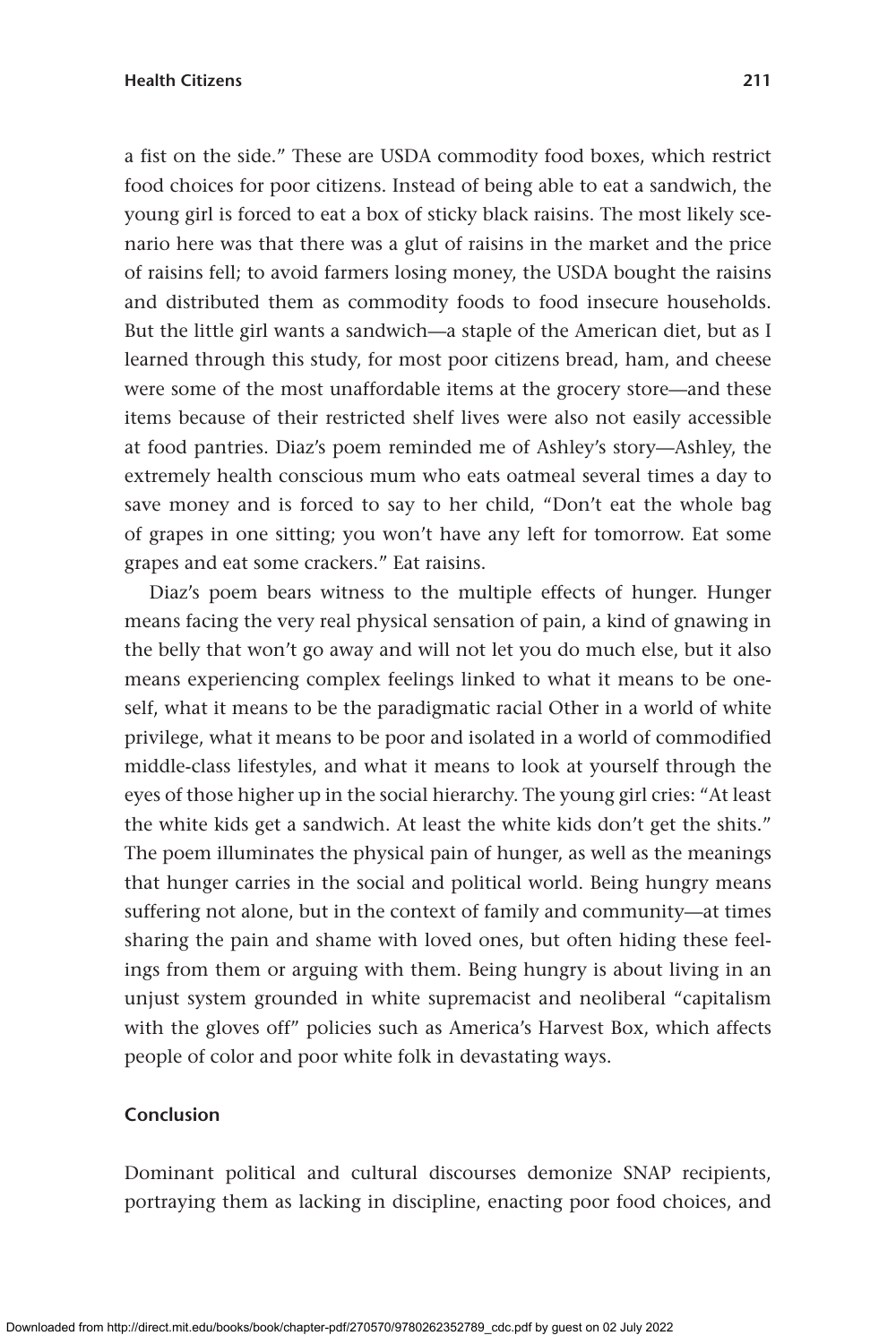unconcerned about their health and well-being. This chapter shows food insecure individuals like Victor, Violet, and Ashley—parents, who perform health citizenship in extraordinary ways. Participants showed tremendous skill in navigating limited food choices. Individuals were preoccupied, anxious, and concerned about eating well and were particularly concerned about eating unsafe and industrially processed foods. Citizens like young Tyrone took great pains to try to get the most nutrition that they could out of the food available to them. Many recognized the value of growing their own food, in terms of both nutritional quality and financial savings. People of color talked about their food choices in the context of history and biography; there was a lack of trust in the dominant industrial food system—not only because it delivered bad food to people, but also because it was steeped in a long history of racism. These themes also were reflected in how clients responded to seeing commodity foods at the food shelf. Foods that were fresh—and looked fresh—as well as namebrand foods took away some of the stigma associated with hunger and poverty. Name-brand foods, whether Tyson or Coke, made recipients feel special because they were foods they would not typically buy for themselves. Unique to food insecure families, participants cooked stews, natural soups, "messed-up eggs," and tomato bisque soup, using recipes that allowed them to use food pantry food in creative ways. They ate filler foods like bread, pasta, and crackers to help stretch out more nutrientdense foods over a longer period of time. Food choice *should* depend on a family's preferences, culture, dietary restrictions, health consciousness, and contradictory desires; however, for food insecure families, "choice" is determined by what is available through charitable capitalism and meagre SNAP benefits.

## **Policy Implications**

Food policy, enacted through government and charitable food assistance programs, forces people to rely on cheap industrial food as a way out of hunger. SNAP benefits are inadequate for purchasing good food—fruits and vegetables, whole grains, nutrient-dense foods, culturally acceptable foods, foods for the body and the mind, foods for a balanced diet, and foods that allow you to live, work, and play better. Indeed, cheap food is an "embodied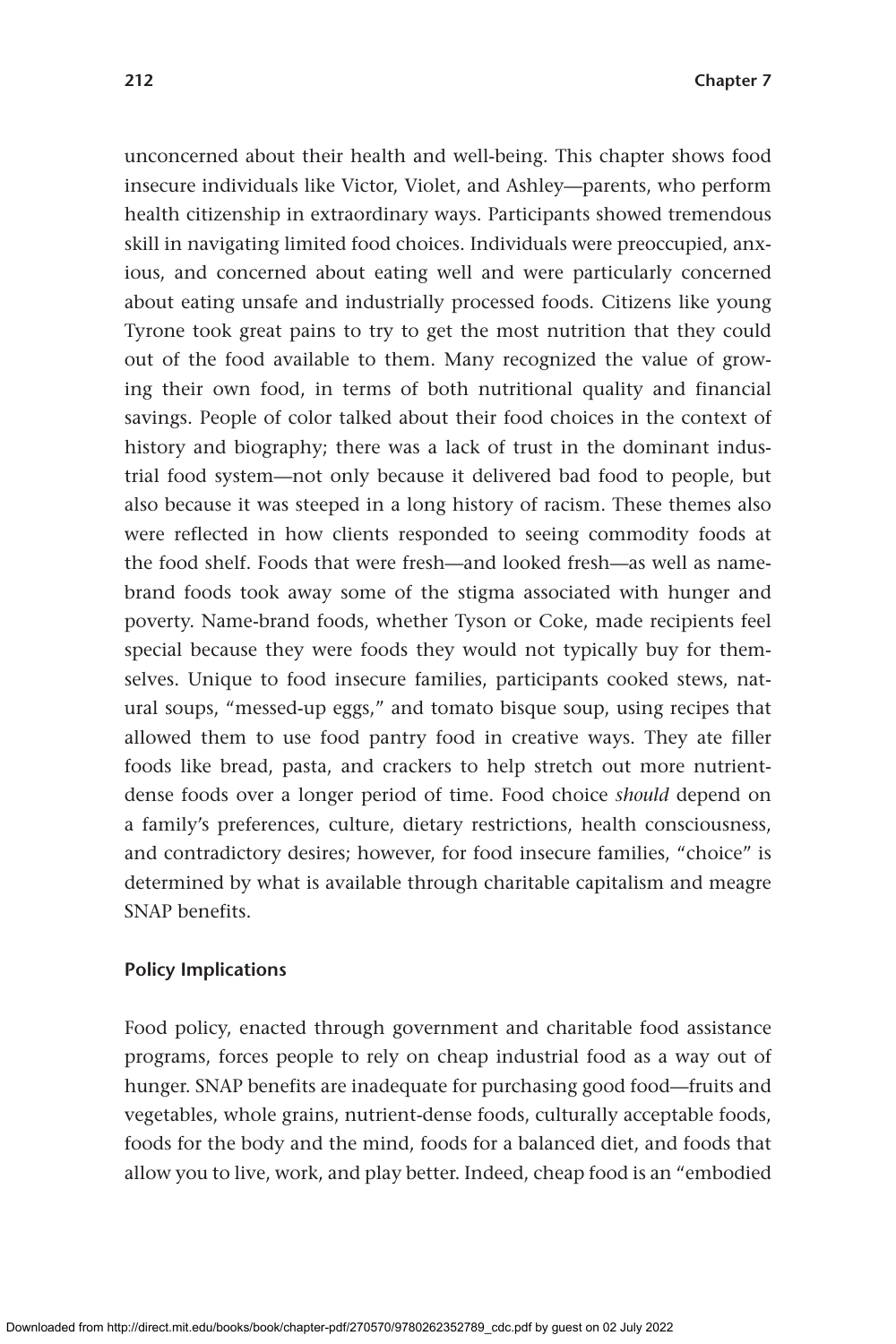form of discrimination" that should result in new kinds of policy actions, as Dickinson (2013, 9) points out. The USDA currently uses the Thrifty Food Plan to make recommendations about what SNAP entitlements should look like. The plan is a race to the bottom for the cheapest food possible and holds stigmatizing assumptions about who the poor are. The Thrifty Food Plan, like America's Harvest Box, is in effect a sedimentation of the double standards and contradictions of food assistance policies: we want people to eat nutritious food, but not too much, for fear of incentivizing "welfare." In a typical pattern of neoliberal stigma, the poor are consistently denied healthy options and are then blamed for making bad choices. So the first step to rectifying an unjust food system is to increase SNAP entitlements for households, such that people can eat good food and an adequate amount of food every week of the month.

In this chapter, people's forays into urban gardening resonate with food sovereignty discourses, which argue that communities' rights to grow and produce food are critical to the long-term food security of communities (Alkon and Mares 2012). There is a growing body of literature on urban gardens, which on the one hand argues that this is a vital strategy for enhancing food security, but on the other cautions that as a strategy, it is only possible when resources of land, money, and time are available (Alkon and Agyeman 2011; Ghose and Pettygrove 2014; Levkoe 2006). In the case of urban gardens, care must be taken to ensure that programs are not subject to the same paternalistic forces of poverty governance found in the rest of the food system. Furthermore, from a policy perspective, it is important not just to create new urban farming and gardening programs, but also to work on redressing historical travesties. For instance, farming in Black communities today garners contradictory responses because of its problematic associations with slavery and sharecropping. With regard to racial equity, the fight must be for reparations for communities that have lost their farms, their lands, and their livelihoods to white supremacy. In an ethnographic study of the voices of Black farmers, Carter (2017) found that though the USDA has a well-known history of racism, farmers were able to point to instances of incremental progress, such as the *Pigford Settlement*, one of the largest civil rights settlements for Black farmers in the history of the United States. More settlements like these for African American, Native, and Hmong communities, are required to shift the compass